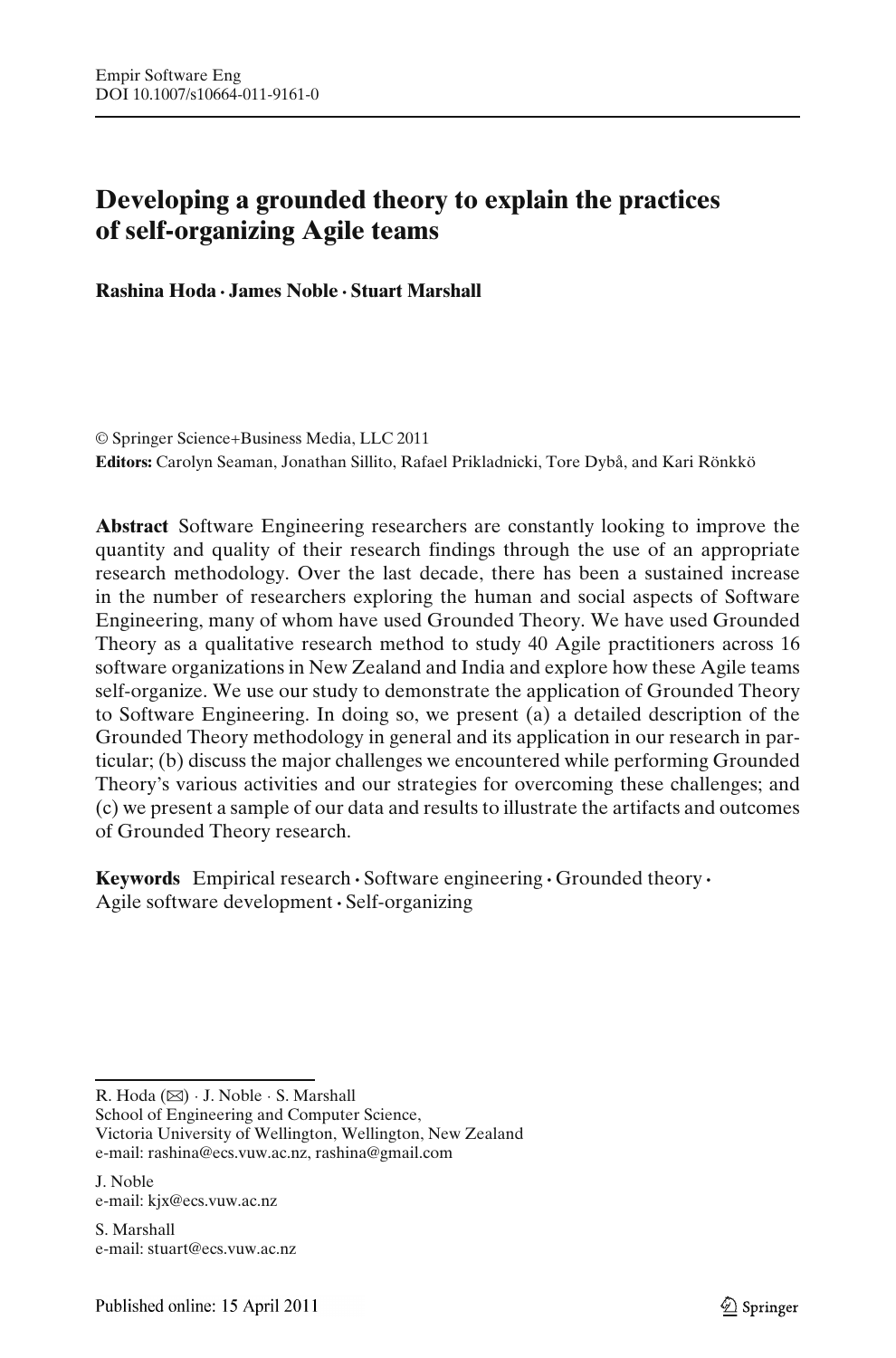# **1 Introduction**

Software engineering researchers are constantly looking to improve the quantity and quality of their research findings through the use of an appropriate research methodology. Over the last decade, there has been a sustained increase in the number of researchers exploring the various aspects of software engineering (Carve[r](#page-27-0) [2004;](#page-27-0) Crabtree et al[.](#page-27-0) [2009](#page-27-0); Coleman and O'Conno[r](#page-27-0) [2007](#page-27-0); Hoda et al[.](#page-28-0) [2010a,](#page-28-0) [c,](#page-28-0) [d;](#page-28-0) Martin et al[.](#page-28-0) [2009](#page-28-0); Whitworth and Biddl[e](#page-28-0) [2007](#page-28-0)). In particular, software engineering researchers are now exploring the structure and behaviour of Agile software development teams (Cockbur[n](#page-27-0) [2003;](#page-27-0) Moe et al[.](#page-28-0) [2008;](#page-28-0) Neru[r](#page-28-0) [2005;](#page-28-0) Sharp and Robinso[n](#page-28-0) [2004\)](#page-28-0), partly in response to the Agile software movement's increasing popularity within industry over the past decade (Begel and Nagappa[n](#page-27-0) [2007;](#page-27-0) Neru[r](#page-28-0) [2005](#page-28-0); Dybå and Dingsoy[r](#page-27-0) [2008](#page-27-0)). Many of these have used Grounded Theory as a research method.

# 1.1 Research on Agile Software Development

Agile software development methods emerged in the late 1990s (Larman and Basil[i](#page-28-0) [2003\)](#page-28-0). The term 'Agile' was adopted as the umbrella term for methods such as Scrum (Schwaber and Beedl[e](#page-28-0) [2002](#page-28-0)), XP (eXtreme Programming) (Bec[k](#page-27-0) [1999\)](#page-27-0), Crystal (Cockbur[n](#page-27-0) [2004\)](#page-27-0), FDD (Feature Driven Development) (Palmer and Felsin[g](#page-28-0) [2001\)](#page-28-0), DSDM (Dynamic Software Development Method) (Stapleto[n](#page-28-0) [1997](#page-28-0)), and Adaptive Software Development (Highsmit[h](#page-27-0) [2000\)](#page-27-0). Scrum and XP are considered to be the most widely adopted Agile methods in the world (Pikkarainen et al[.](#page-28-0) [2008\)](#page-28-0). XP focuses on developmental practices, while Scrum mainly covers project management (Dybå and Dingsoy[r](#page-27-0) [2008\)](#page-27-0). The developers of some of these methods collaboratively wrote the Agile Manifesto (Highsmith and Fowle[r](#page-28-0) [2001](#page-28-0)) that values "*individuals and interactions over processes and tools, working software over comprehensive documentation, customer collaboration over contract negotiation, responding to change over following a plan.*" The Manifesto goes on to say "*that is, while there is value in the items on the right, we value the items on the left more.*"

Agile software development methods follow an iterative and incremental style of development where collaborative self-organizing teams dynamically adjust to changing customer requirements (Dybå and Dingsoy[r](#page-27-0) [2008](#page-27-0); Marti[n](#page-28-0) [2002](#page-28-0)). The principles behind the Agile Manifesto (Highsmith and Fowle[r](#page-28-0) [2001](#page-28-0)) include fast, frequent, consistent, and continuous delivery of working software; responding to changing requirements; encouraging effective communication; and motivated and well-supported self-organizing teams.

Agile teams are self-organizing teams (Chow and Ca[o](#page-27-0) [2008](#page-27-0); Cockburn and Highsmit[h](#page-27-0) [2001;](#page-27-0) Highsmith and Fowle[r](#page-28-0) [2001](#page-28-0); Marti[n](#page-28-0) [2002](#page-28-0); Schwabe[r](#page-28-0) [2009](#page-28-0); Sharp and Robinso[n](#page-28-0) [2008](#page-28-0)) composed of "*individuals [that] manage their own workload, shift work among themselves based on need and best f it, and participate in team decision making.*" (Highsmit[h](#page-28-0) [2004](#page-28-0)). Takeuchi and Nonak[a](#page-28-0) [\(1986\)](#page-28-0) describe selforganizing teams as exhibiting autonomy, cross-fertilization, and self-transcendence. Self-organizing teams must have common focus, mutual trust, respect, and the ability to organize repeatedly to meet new challenges (Cockburn and Highsmit[h](#page-27-0) [2001\)](#page-27-0). Selforganizing teams are not leaderless, uncontrolled teams (Cockburn and Highsmit[h](#page-27-0) [2001;](#page-27-0) Takeuchi and Nonak[a](#page-28-0) [1986\)](#page-28-0). Leadership in self-organizing teams is meant to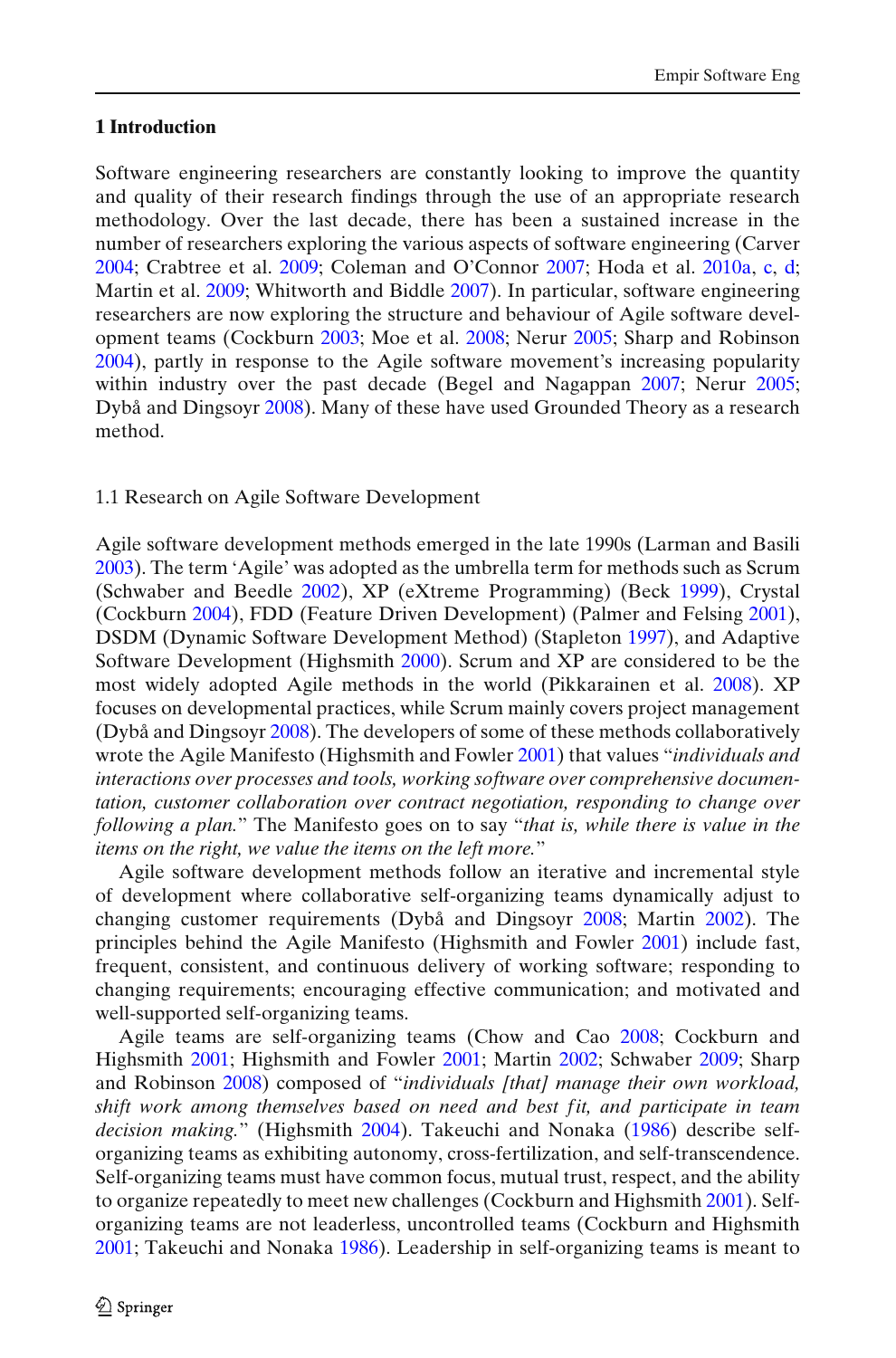be light-touch and adaptive (Augustine et al[.](#page-27-0) [2005](#page-27-0)), providing feedback and subtle direction (Anderson et al. [2003;](#page-27-0) Chau and Maure[r](#page-27-0) [2004](#page-27-0); Takeuchi and Nonak[a](#page-28-0) [1986\)](#page-28-0). Leaders of Agile teams are responsible for setting direction, aligning people, obtaining resources, and motivating the teams (Anderson et al[.](#page-27-0) [2003\)](#page-27-0). Agile projects have job titles such as Scrum Masters (Schwaber and Beedle [2002](#page-28-0)) and (XP) Coaches (Frase[r](#page-27-0) [2003](#page-27-0)) instead of traditional managers.

Self-organizing teams have been identified as one of the critical success factors of Agile projects (Chow and Ca[o](#page-27-0) [2008](#page-27-0)). Self-organization can also directly influence team effectiveness as decision making authority is brought to the level of operational problems, which increases the speed and accuracy of problem solving (Moe and Dingsoy[r](#page-28-0) [2008](#page-28-0)). However, while self-organization is a vital characteristic of Agile teams, there has been limited research on the subject and almost none across multiple projects, organizations, and cultures. For example, Moe et al[.](#page-28-0) [\(2008](#page-28-0)) note that Scrum emphasizes self-organizing teams but does not provide clear guidelines on how they should be implemented. Our research focuses on how Agile teams self-organize in practice.

### 1.2 Grounded Theory in Software Engineering

Researchers have explored various aspects of software engineering using Grounded Theory as a research method. For example, Coleman and O'Conno[r](#page-27-0) [\(2007](#page-27-0)) conducted a Grounded Theory research on the use of software process improvement (SPI) models in the Irish software industry. They collected data in phases through interviews with senior managers within 21 software organizations. The main findings of the study suggest that the cost of process is a major motivation behind software companies not using "best practice" SPI models and that companies tailor standard software processes to their own contexts. The greatest cost of process perceived by participating organizations was the cost of documentation. In an effort to reduce documentation-related costs, organizations substituted documentation with verbal communication.

Dagenais et al[.](#page-27-0) [\(2010\)](#page-27-0) used Grounded Theory to study the prominent features of project landscapes, the orientation obstacles faced by new team members, and the orientation aids that can assist new comers move into a new project landscape. The study was based on qualitative data collected from 18 participants located in 8 countries, most of whom were developers with less than an year of experience. The study concluded that newcomers often face unfamiliar and unfriendly project landscapes while helpful landscape inhabitants greatly help newcomers settle in. The presence of a human guide or mentor, as compared to guidebooks, was found to be immensely useful.

Grounded Theory is being increasingly used to study the human and social aspects of Agile software development teams. The social nature of Agile teams was explored through a Grounded Theory research study by Whitworth and Biddl[e](#page-28-0) [\(2007\)](#page-28-0). The findings highlight the importance of social and interaction-focused practices such as daily meetings, and the use of information radiators in establishing social answerability and awareness. The results emphasize the importance of self-organizing abilities of Agile teams, while highlighting the lack of research on the topic. This study calls for more studies to be conducted on social and cultural issues on Agile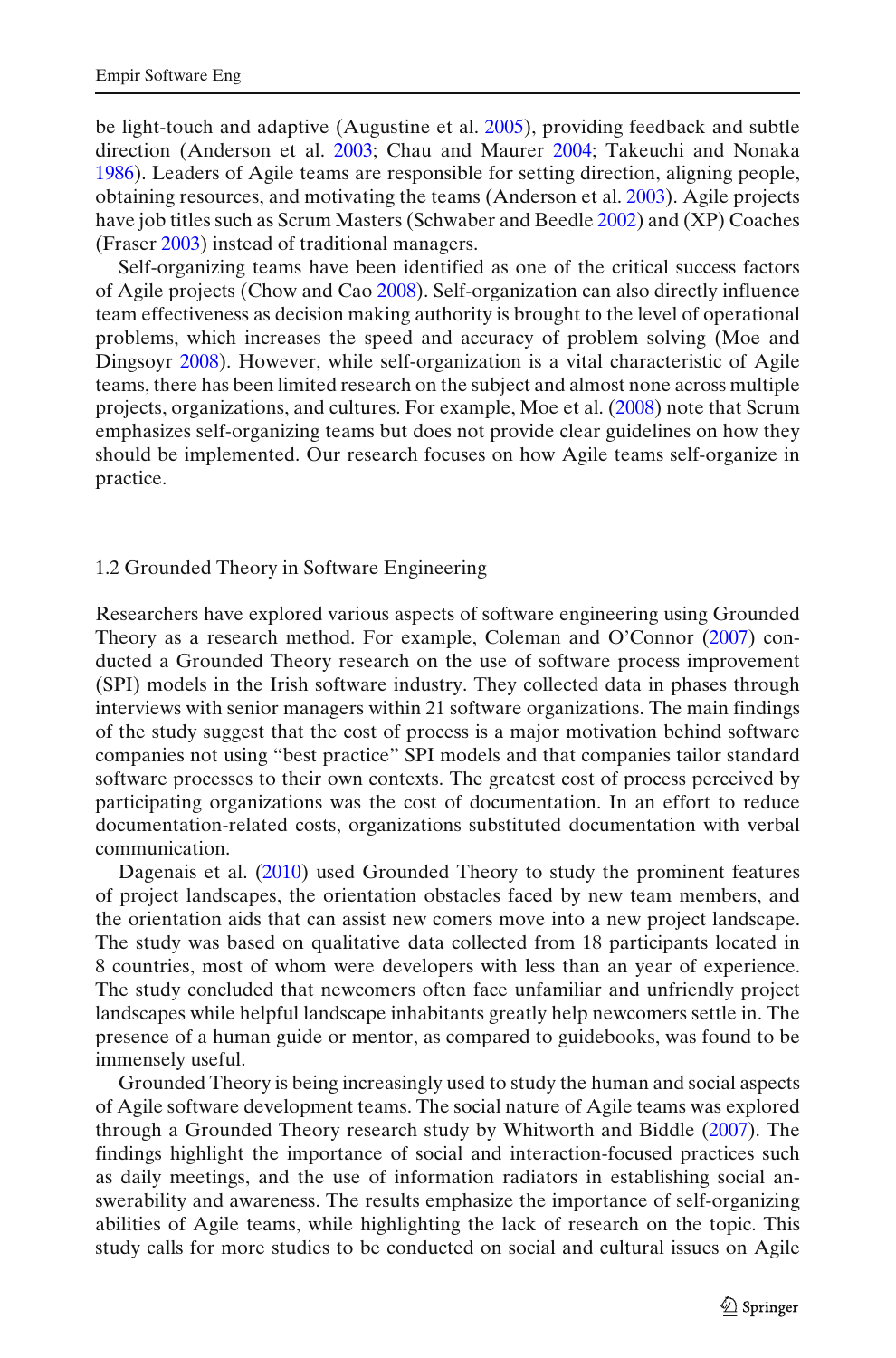teams, specially with regards to "self-regulatory" work structures (Whitworth and Biddl[e](#page-28-0) [2007\)](#page-28-0).

Martin et al[.](#page-28-0) [\(2009\)](#page-28-0) used Grounded Theory to study the role of the on-site customers in extreme programming (XP) projects. The research was carried out using classic Grounded Theory via informal, semi-structured interviews with XP teams across different organizations. The research discovered that the on-site customer role, although perceived as rewarding by some customers, was also seen as overburdening and inherently unsustainable. They concluded that the on-site customer role in XP projects needs to be played by a team of people, instead of by a single person as initially assumed in literature. This informal XP customer team consists of different roles. Of these different roles, it is the Negotiator role that is the closest to the classic customer representative role and interacts directly with the development team. They also describe certain customer practices as Customer Boot Camp and Pair Customering. These practices—when combined with the customer roles they identified—can help reduce the burden placed on the on-site customer role and the XP team.

These research studies, as well as our own experiences of applying a Grounded Theory methodology to study everyday practices of self-organizing Agile teams, leads us to believe that Grounded Theory is well suited to exploring how software practitioners collaborate and engineer software. In this paper, we focus on the application of Grounded Theory to our research.

Our contributions in this article are: (a) a detailed description of the Grounded Theory methodology in general and its application in our research in particular; (b) discussion of the major challenges we encountered while performing Grounded Theory's various activities and our strategies for overcoming these challenges; and finally, (c) a sample of our data and results to illustrate the artifacts and outcomes of Grounded Theory research.

The rest of the article is structured as follows: Section 2 describes the various components of Grounded Theory interwoven with a discussion of the major challenges we faced while performing each of the GT activities and our strategies for overcoming them. We also present sample of our data and results to illustrate the artifacts and outcomes of GT research. Section [3](#page-22-0) describes some limitations of the study and general challenges and strategies of applying GT in Software Engineering research. The paper concludes in Section [4.](#page-25-0)

#### **2 Grounded Theory**

Grounded Theory (GT) is the systematic generation of theory from data analyzed by a rigorous research method (Glase[r](#page-27-0) [1978,](#page-27-0) [1998](#page-27-0)). GT was developed by sociologists Glaser and Straus[s](#page-27-0) [\(1967](#page-27-0)) as a result of their collaborative research on dying hospital patients. They published "The Discovery of Grounded Theory" (1967) which laid the foundations of GT. Glaser defines GT as:

"*The grounded theory approach is a general methodology of analysis linked with data collection that uses a systematically applied set of methods to generate an inductive theory about a substantive area.*" (Glase[r](#page-27-0) [1992](#page-27-0))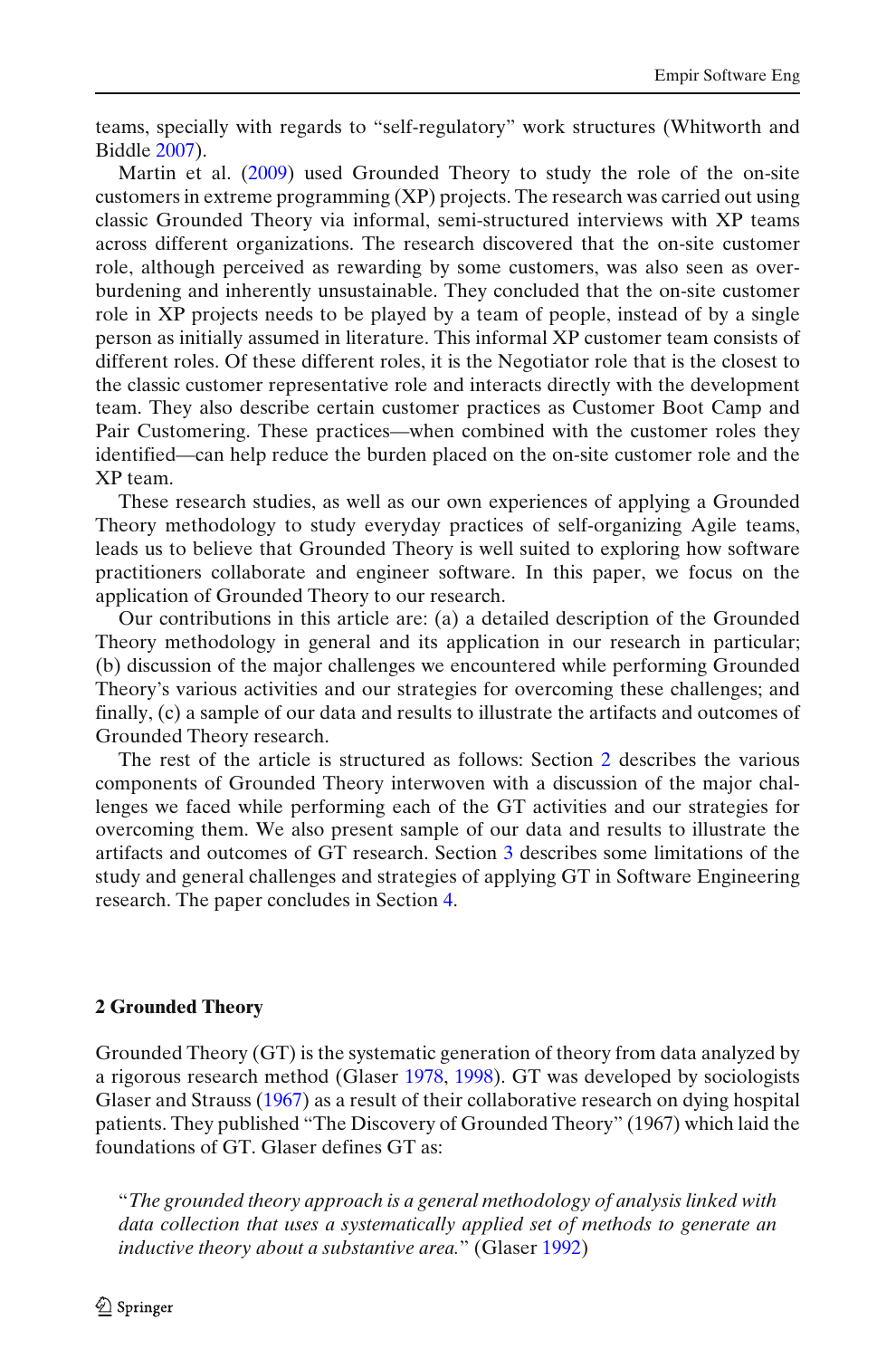The aim of GT is to generate a theory as an interrelated set of hypotheses generated through constant comparison of data at increasing levels of abstraction (Glase[r](#page-27-0) [1992](#page-27-0)). In generating a theory, the GT researcher uncovers the main concern of the research participants and how they go about resolving it. The distinguishing feature of the GT method is the absence of a clear research problem or hypothesis up-front, rather the researcher tries to uncover the research problem as the main concern of the participants in the process (Alla[n](#page-27-0) [2003](#page-27-0); Parr[y](#page-28-0) [1998](#page-28-0)).

Differences between the two originators of Grounded Theory led to the emergence of two versions of the Grounded Theory method: Glaser's version of GT, often referred to as classic GT and Strauss's version, called Straussian GT (Glase[r](#page-27-0) [2004\)](#page-27-0). We have employed classic Grounded Theory or the Glasserian version mostly because our mentors (co-authors) were better conversant in this version and due to a larger number of resources available (Glase[r](#page-27-0) [2010](#page-27-0)).

We chose GT as our research method for several reasons. Firstly, Agile methods focus on people and interactions and GT, used as a qualitative research method, allows us to study social interactions and behaviour (Parr[y](#page-28-0) [1998](#page-28-0)). Secondly, GT is most suited to areas of research which have not been explored in great detail before, and the research on self-organizing nature of Agile teams is limited. Thirdly, GT is one of the few research methods that focuses on theory generation, rather than extending or verifying existing theories. Finally, GT is being increasingly used to study Agile teams (Cockbur[n](#page-27-0) [2003;](#page-27-0) Coleman and O'Conno[r](#page-27-0) [2007;](#page-27-0) Martin et al[.](#page-28-0) [2009](#page-28-0); Whitworth and Biddl[e](#page-28-0) [2007\)](#page-28-0).

Through the course of our research, we discovered a strong synergy between our research topic (Agile software development) and our research method (Grounded Theory). There are several commonalities between the two: both advocate minimum initial planning—Agile methods advocate minimum design and planning upfront while Grounded Theory recommends minimum initial literature review; both are iterative and incremental in nature—Agile methods have set iterations in which the teams develop small chunks of working functionality towards the final product while the Grounded Theory method involves iterative rounds of data collection and analysis such as each iteration brings the researcher a step closer to the main concern of the study; both focus on the human and social aspects—Agile methods value "*people and interactions over processes and tools*" (Highsmith and Fowle[r](#page-28-0) [2001\)](#page-28-0) while GT focuses on studying the human experience and social interactions in a given substantive area. This synergy futher made GT a suitable and convenient research method for us to explore the human aspects of Agile Software development.

Figure [1](#page-5-0) presents an overview of the GT method. Table [3](#page-26-0) in the [Appendix](#page-26-0) provides a glossary of general GT terms (Hoda et al[.](#page-28-0) [2010b](#page-28-0)).

In the following sections, we describe the main components of the GT method along with examples from the application of GT to our research. The order in which we describe the GT components follows Fig. [1.](#page-5-0) We also present the challenges faced in applying the various components of the GT method in Software Engineering research and the strategies we found useful in overcoming them.

#### 2.1 Area of Interest and the Research Question

In order to effectively study and uncover the main problems of the participants, the researcher is recommended to refrain from formulating a research problem or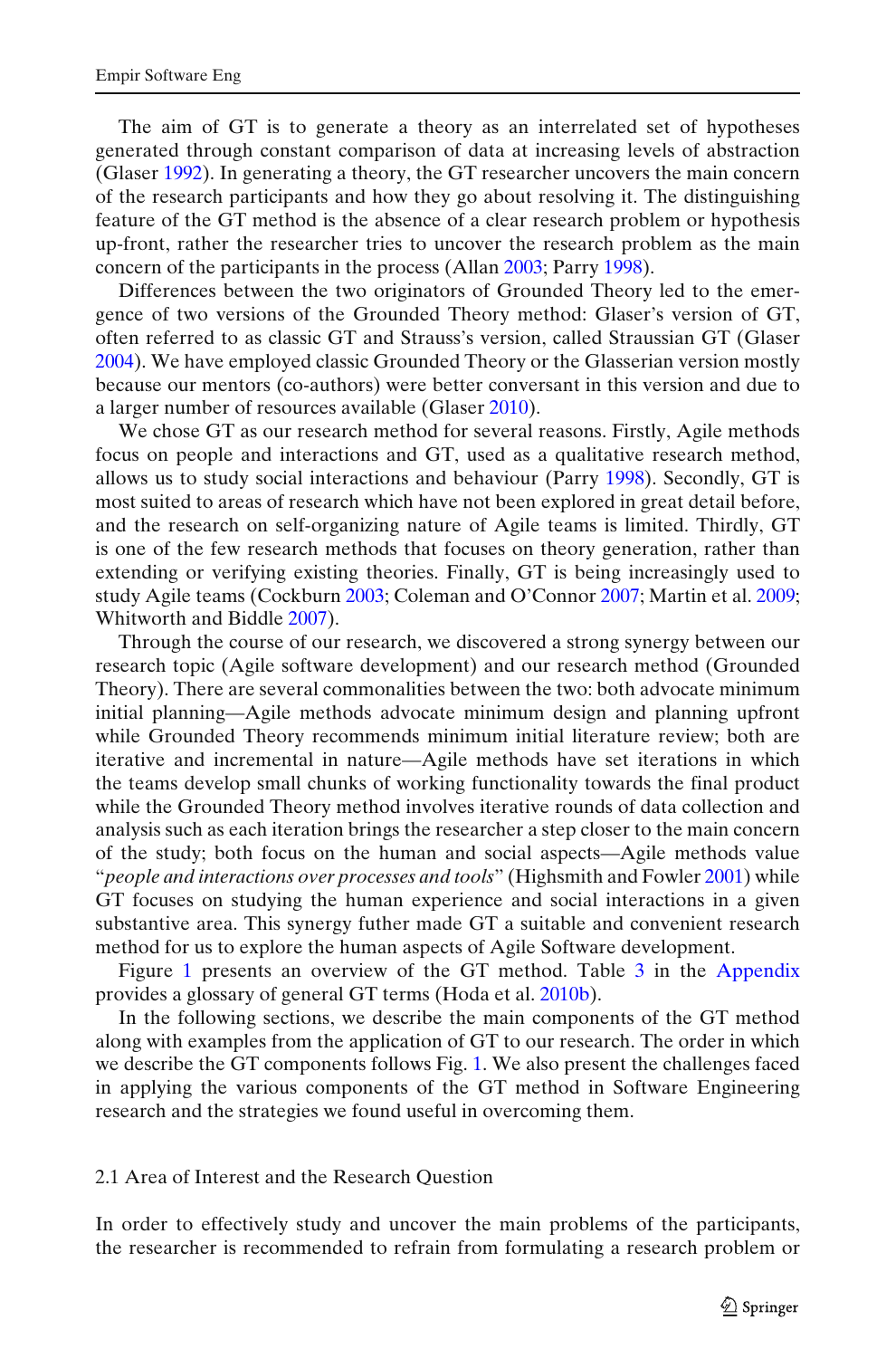<span id="page-5-0"></span>

question up front (Glase[r](#page-27-0) [1978\)](#page-27-0). The rationale behind such a recommendation is (a) the GT method is meant to generate theory and having a preconceived research problem can cause the research to be influenced by the existing research literature in the area; and (b) the research problem should be the problem of the participants under study and should not be preconceived or forced, rather it should be be allowed to emerge (Glase[r](#page-27-0) [1978](#page-27-0)).

Although the researcher is advised against formulating a research question up front, they are required to choose a general area of interest. The plethora of subject areas within Software Engineering makes choosing one a daunting task. We picked *Agile Project Management* as our general area of interest primarily due to our exposure to and subsequent interest in Agile software development during our Masters study.

Subsequent interactions with peer researchers led us to the realization that some researchers are forced to research a particular topic because of the terms of their scholarship or funding. Grounded Theory can still be applied in such situations but admittedly, the researcher will need to cultivate a taste and interest in their prescribed area of research over time, which may not come naturally.

The challenge facing the Software Engineering (SE) researcher is that it can become difficult for the new researcher to not spell out a specific research question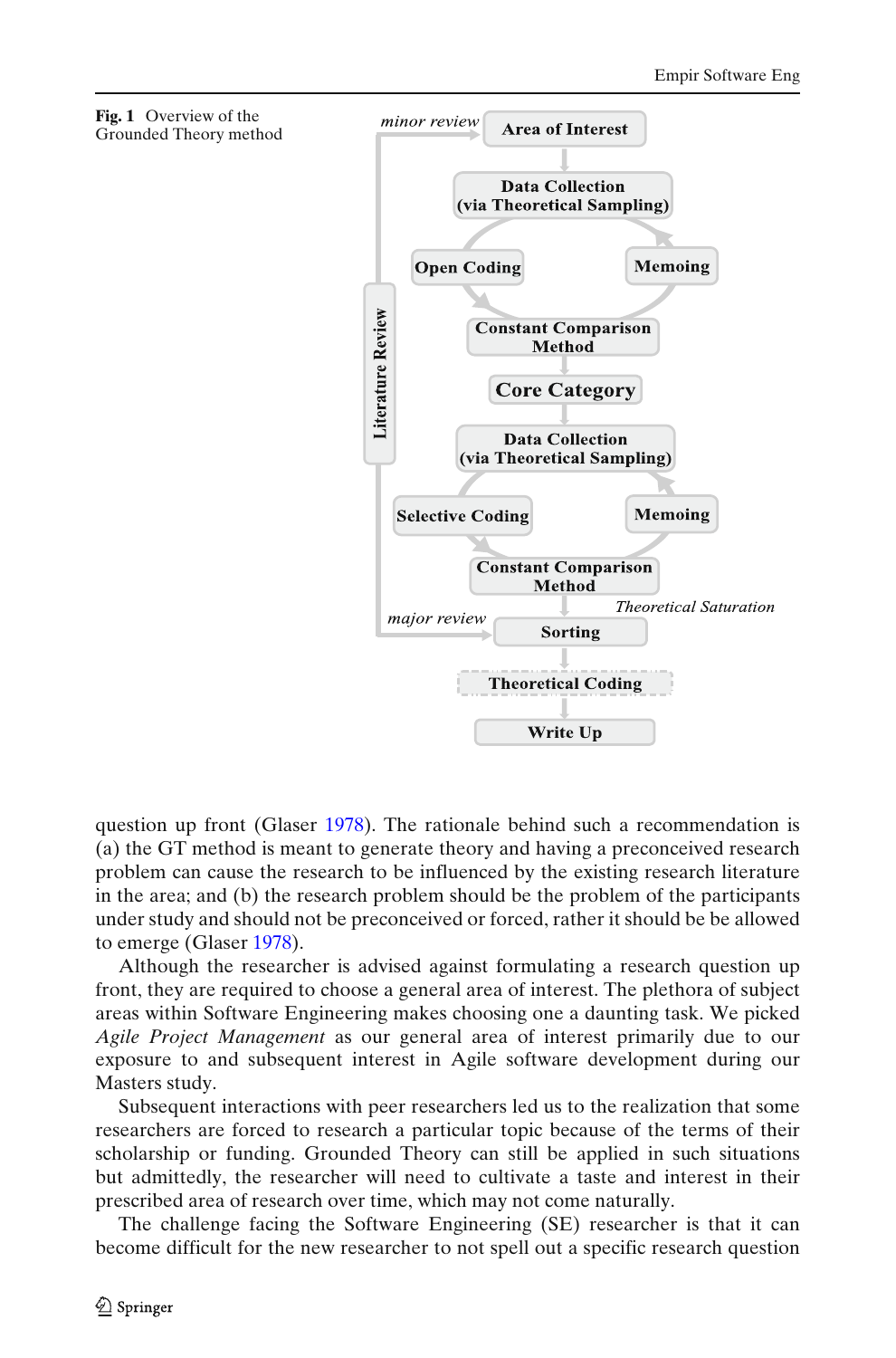when asked by his peers or other researchers or even the participants themselves. It can appear to be a lack of preparation on part of the researcher. The strategy we found useful in this context was making sure that we explained not only our area of interest to the participants but also informed them briefly about the nature of the research method. Although it was new to most people, they appreciated our effort to search for the real problems faced by the participants than to have a clear research question that was of little relevance or interest to them. Similarly, peers and other academics demonstrated an interest in learning more about the Grounded Theory method which is rather new to the Software Engineering world.

### 2.2 Minor Literature Review

Once the researcher chooses their area of interest, they are faced with the dilemma of whether to conduct extensive literature review in that area (as is common is most research methods) or to move directly to data collection and analysis. In classic GT, Glaser recommends that the researcher should start right off with regular data collecting, coding and analysis without any preconceived problem, a methods chapter or an *extensive* review of (research) literature in the *same substantive area*. Glaser insists that "*undertaking an extensive literature review before the emergence of the core category violates the basic premise of GT*" (Glase[r](#page-27-0) [2004](#page-27-0)).

Glaser's stance on literature review in GT has been a topic of debate (Thomas and Jame[s](#page-28-0) [2006](#page-28-0); Suddab[y](#page-28-0) [2006\)](#page-28-0). While GT does not involve formulating a hypothesis up front based on extensive literature review, the use of literature is not prohibited in GT. Glase[r](#page-27-0) [\(1978\)](#page-27-0) strictly warns against extensive literature review in the *same area* of research during the *early stages* of the GT method. The rationale behind a minimal literature review before the emergence of the core category is in many ways the same as that behind not starting with a specific research question, namely: avoiding clouding of researcher's mind with preconceived ideas and focusing on generating theory rather than verifying existing theories (Glase[r](#page-27-0) [1978\)](#page-27-0).

If there is a particularly good theory in the substantive area of research, the [r](#page-27-0)esearcher can cover this earlier and explore emergent fits (Glaser [1978\)](#page-27-0). However, there was no well-established theory on self-organizing teams in Agile software development and so, following Glaser's advice, we kept literature review to a minimum in the beginning. We read just enough information on Agile methods to understand the basic facts and terminology in order to effectively converse with our participants during interviews. Our deeper understanding of Agile methods and in particular the self-organizing nature of Agile teams came mostly from our participants in the early stages of our research.

While extensive literature review in the same substantive area as the research is discouraged early on, reading of substantive areas *dif ferent* from that of the research is considered vital in order to increase the researcher's ability to think theoretically in general (Glase[r](#page-27-0) [1978\)](#page-27-0). We found it useful to read some articles describing research conducted using GT in the area of Nursing.

Literature can be extensively reviewed and used in later stages of the GT method (explained under "Major Literature Review" in Section [2.9\)](#page-19-0). The advantage of literature review in later stages of GT is that it allows the researcher to quickly spot literature that is related to the already developed concepts and categories of the emerging theory. Besides this, we found another advantage of avoiding extensive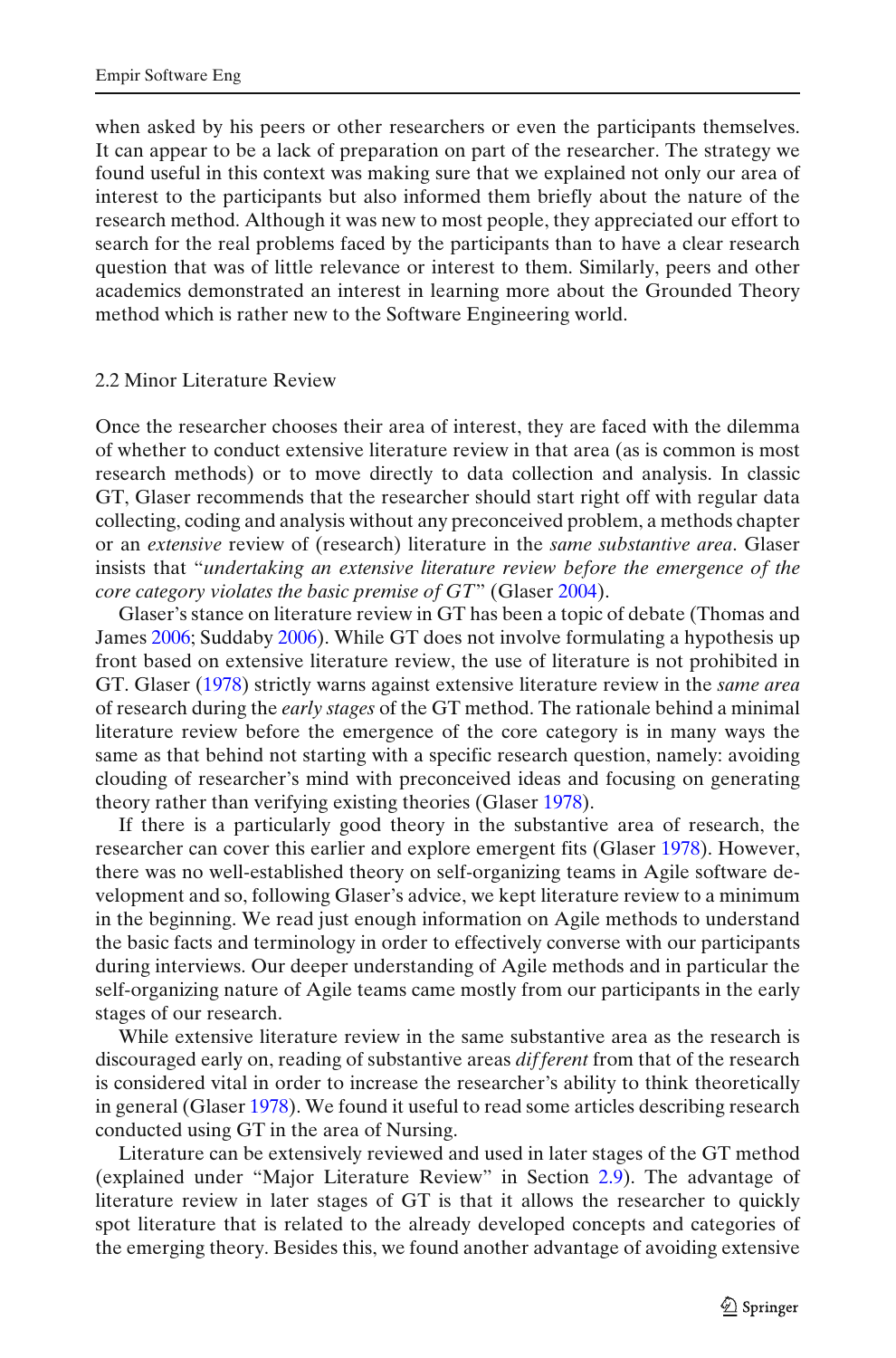literature review up front. Being a novice in the field made the participants feel like they are informing a novice and not being interrogated by an expert. As a result they felt comfortable in expressing their honest opinions and sharing their real experiences.

Following classic GT, we conducted our literature review on self-organizing Agile teams after we had a established an emerging theory from data collection and analysis. Our order of presentation in this paper reflects our order of application of literature review such that we present our literature review of self-organizing teams in after we describe the research findings.

The challenge faced by the SE researcher here include a personal urge to do extensive literature review to gain quick knowledge about the area under study. In order to curb the urge to 'study-up' extensively, we relied mostly on our participants to inform us about Agile software development. We also read popular practitioner literature (of non-theoretical nature) to gain further understanding of new concepts and terms since Glaser suggests such literature can be considered more data (Glase[r](#page-27-0) [1978\)](#page-27-0).

### 2.3 Data Collection: Theoretical Sampling

Having read some basic concepts in the area of interest, the researcher can move on to data collection. Data collection in GT is guided by a process called *Theoretical Sampling*:

"*Theoretical sampling is the process of data collection for generating theory whereby the analyst jointly collects, codes, and analyzes his data and decides what data to collect next and where to f ind them, in order to develop his theory as it emerges.*" (Glase[r](#page-27-0) [1978](#page-27-0))

In this section, we describe how we went about recruiting participants and conducting interviews and observations. We also reflect on our experiences of theoretical sampling, highlighting the challenges we encountered and the strategies we found useful.

### *2.3.1 Recruiting Participants*

There were 40 participants in our study, half of whom were from 8 New Zealand organizations and half from 8 Indian organizations. The project duration varied from 2 to 12 months and the team sizes varied from 2 to 20 people on different projects. The products and services offered by the participants organizations included web-based applications, front and back-end functionality, and local and off-shored software development services. The organizational sizes varied from 10 to 300,000 employees. In order to respect their confidentiality, we refer to our participants by numbers P[1](#page-8-0) to P40. Table 1 shows participant and project details.

Before commencing data collection, we applied and received the approval of the Human Ethics Committee (HEC) at our university. Next, we went about finding participants.

Finding participants can be difficult at best and extremely challenging at worst. In the absence of an umbrella organization or user group for Agile practitioners in New Zealand in the early periods of our research, we had to resort to searching and contacting Agile companies and practitioners individually with limited success. At an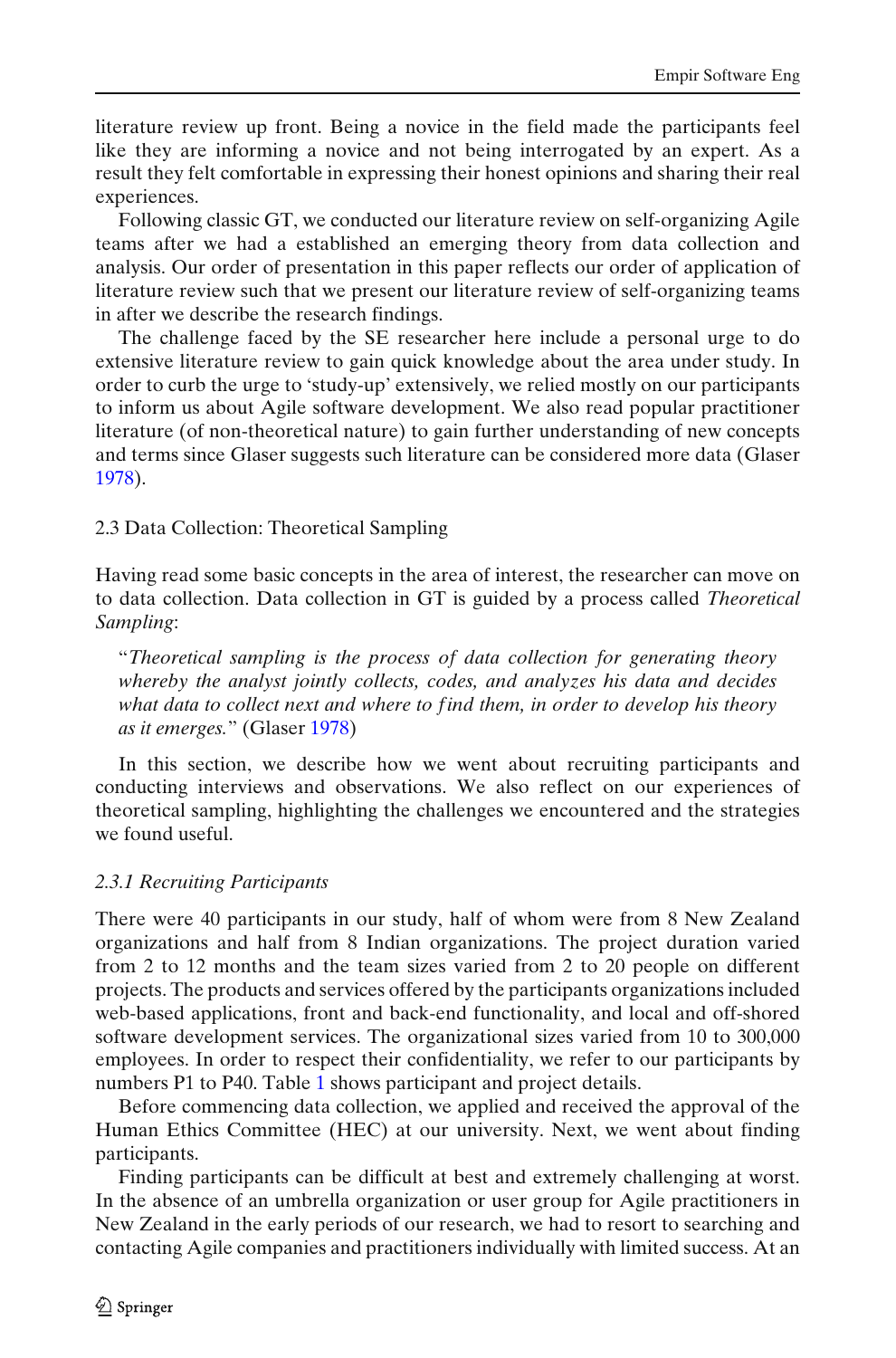<span id="page-8-0"></span>

|                 | Table 1 Participants and Projects (P#: Participant Number, Agile Position: Agile Coach (AC), Agile Trainer (AT), Developer (Dev), Customer Rep (Cust Rep),<br>Business Analyst (BA), Senior Management (SM); *Organizational Size: XS < 500, S < 5000, L < 50,000, XL > 100,000 employees) |            |            |               |                          |                   |                          |           |
|-----------------|--------------------------------------------------------------------------------------------------------------------------------------------------------------------------------------------------------------------------------------------------------------------------------------------|------------|------------|---------------|--------------------------|-------------------|--------------------------|-----------|
| P#              | Positions                                                                                                                                                                                                                                                                                  | Method     | Org. Size* | Location      | Domain                   | Team Size         | Project                  | Iteration |
|                 |                                                                                                                                                                                                                                                                                            |            |            |               |                          |                   | (months)                 | (weeks)   |
| P1-P7           | Dev X 3, BA, AC, Tester, Cust Rep                                                                                                                                                                                                                                                          | Scrum      | ⋝          |               | Health                   |                   |                          |           |
|                 | Cust Rep                                                                                                                                                                                                                                                                                   | Scrum & XP |            |               | Social services          | 4 to 10           | 31012                    |           |
| P9-P15          | Dev X5, AC, SM                                                                                                                                                                                                                                                                             | Scrum & XP |            | $\frac{N}{Z}$ | Environment              | 4 to 6            |                          |           |
| P <sub>16</sub> | SM<br>AC                                                                                                                                                                                                                                                                                   | Scrum & XP |            | $\frac{N}{Z}$ | E-commerce               |                   |                          |           |
| P <sub>17</sub> |                                                                                                                                                                                                                                                                                            | Scrum & XP | R          | $\Sigma$      | Telecom & transportation | 6 to 15           | $\mathbf{\Omega}$        |           |
| P18             | Cust Rep                                                                                                                                                                                                                                                                                   | Scrum      | XS         | $\Sigma$      | Entertainment            | $6 \text{ to } 8$ |                          |           |
| P19             | AC                                                                                                                                                                                                                                                                                         | Scrum & XP |            | $\Sigma$      | Government education     | 4 to 9            |                          |           |
| P20             |                                                                                                                                                                                                                                                                                            | Scrum & XP | $_{\rm x}$ | $\Sigma$      | Software development     |                   |                          |           |
| P21-P27         | MS<br>Dev X 4, AC, Tester,                                                                                                                                                                                                                                                                 | Scrum & XP |            | India         | Software development     |                   |                          |           |
|                 |                                                                                                                                                                                                                                                                                            |            |            |               | & consultancy            |                   |                          |           |
| P28-P31         | Dev $X4$                                                                                                                                                                                                                                                                                   | Scrum & XP | XS         | India         | Software development     |                   |                          |           |
| P32             | AT                                                                                                                                                                                                                                                                                         | Scrum & XP |            | India         | Agile training           |                   |                          |           |
| P33-P36         | ACX4<br>AC                                                                                                                                                                                                                                                                                 | Scrum & XP |            | India         | Software development     | 7 to 8            | $3 \text{ to } 6$        |           |
| P <sub>37</sub> |                                                                                                                                                                                                                                                                                            | Scrum & XP |            | India         | Financial services       | 8 to 11           | $\frac{36}{5}$           |           |
| P <sub>38</sub> | Designer                                                                                                                                                                                                                                                                                   | Scrum & XP |            | India         | Web-based services       |                   |                          |           |
| P <sub>39</sub> | $\overline{A}$                                                                                                                                                                                                                                                                             | Scrum & XP |            | India         | Telecom                  | 8 to 15           |                          |           |
| <b>P40</b>      | Dev                                                                                                                                                                                                                                                                                        | Scrum & XP | ⋝          | India         | Software development     | $\frac{5}{2}$     | $\overline{\mathcal{C}}$ |           |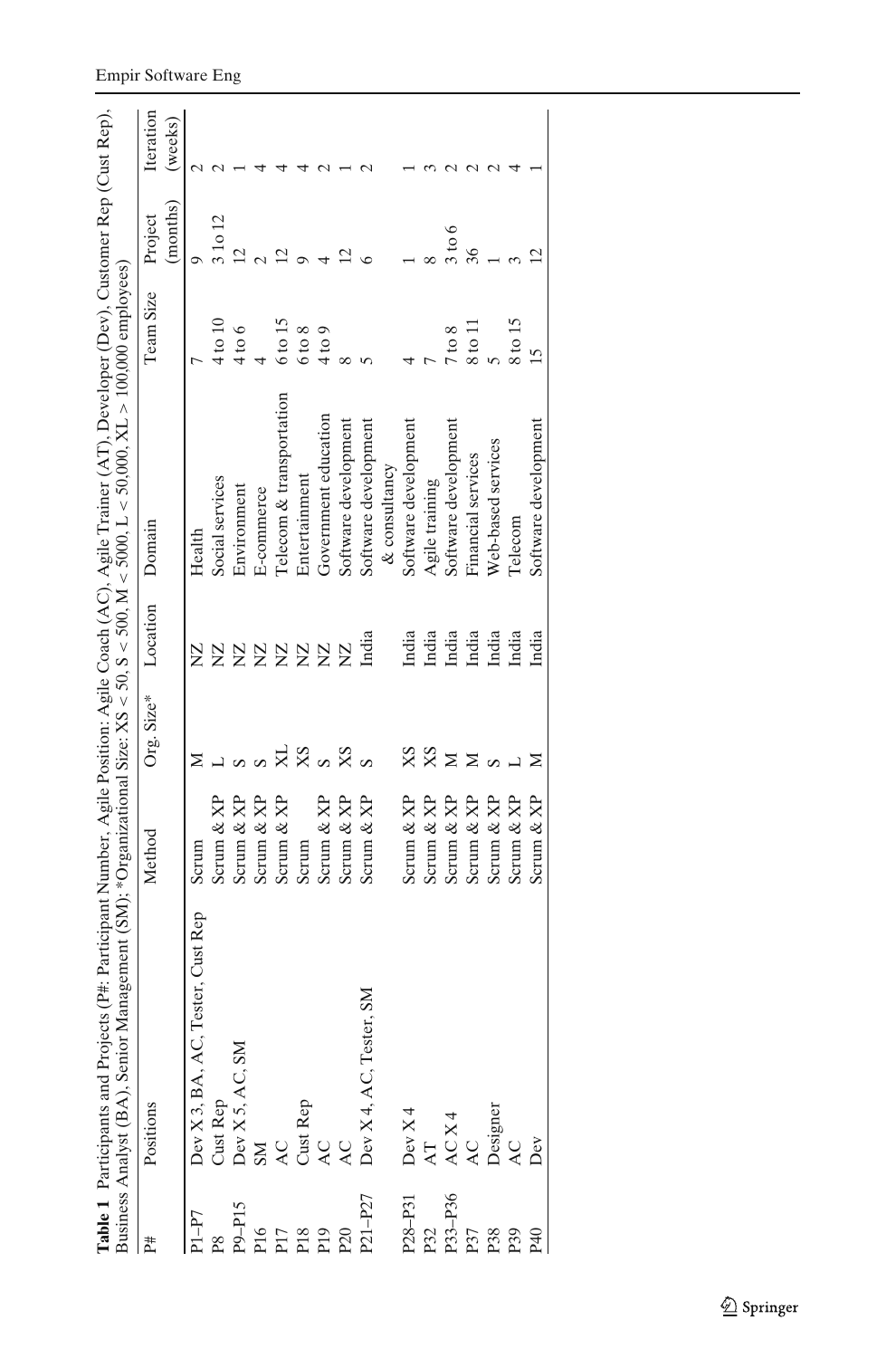event organized by some Agile companies in New Zealand we got the opportunity to meet and interact with several Agile practitioners, some of whom offered to participate in our research. It was at that very event that the foundations of an umbrella Agile group, the Agile Professionals Network (AP[N](#page-27-0) [2010\)](#page-27-0), were laid. It took a while before the group grew and became active and so we struggled to find more participants in New Zealand in the interim.

Therefore, eager to collect data and proceed with our research, we directed our attention to other destinations. We chose to study Agile practitioners in India primarily because it was home to a well-established and flourishing software industry with increasing number of Agile adoptions. In exploring the Indian software industry resources online, we discovered the Agile Software Community of India (ASC[I](#page-27-0) [2010\)](#page-27-0). We emailed the user group with a request for participation and fortunately, several practitioners came forth to help. We then travelled to New Delhi and Mumbai to interview our first few Agile practitioners in India.

Theoretical sampling is an ongoing process which helps decide what data to collect next based on the emerging theory. Our initial participants belonged to relatively new Agile teams and as such the emerging theory was mostly based around the initial challenges of becoming a self-organizing team. Using theoretical sampling, we were able to discern gaps in our emerging theory which prompted us to study more mature teams towards later stages of our research. We were also able to see the need to include participants from different aspects of software development at different stages of our research guided by the emerging theory, such as Agile coach, developer, tester, business analyst, customer, and senior management. Data collection by theoretical sampling helped us develop our emerging theory by (a) adapting questions to focus on emerging concerns (b) choosing participants that were better placed to provide information on the emerging concerns.

### *2.3.2 Interviews and Observations*

The dictum in GT is that "*all is data*" and as such several sources of data can be utilized. Qualitative data derived through interviews and observations, however, remains the most popular and the one we used.

We collected data by conducting face-to-face, semi-structured interviews with Agile practitioners using open-ended questions over a period of 3 years. The interviews were approximately an hour long and focused on the participants' experiences of working with Agile methods, in particular the challenges faced in Agile projects and the strategies used to overcome them. We also observed several Agile practices such as daily stand-up meetings (co-located and distributed), release planning, iteration planning, and demonstrations.

The interviews were first voice recorded and then transcribed. Although Glaser recommends otherwise, we found that voice recording the interviews helped us avoid losing information and also allowed us to concentrate on the conversation rather than focusing on jotting details down. The interview transcripts served as a good starting point for analysis (explained in the next section.) Data collection and analysis were iterative so that constant comparison of data helped guide future interviews and the analysis of interviews and observations fed back into the emerging results.

Face-to-face interviews provide the opportunity to not only record verbal information but also the mannerisms, actions, expressions which add to the verbal information. Conducting Semi-structured interviews instead of completely structured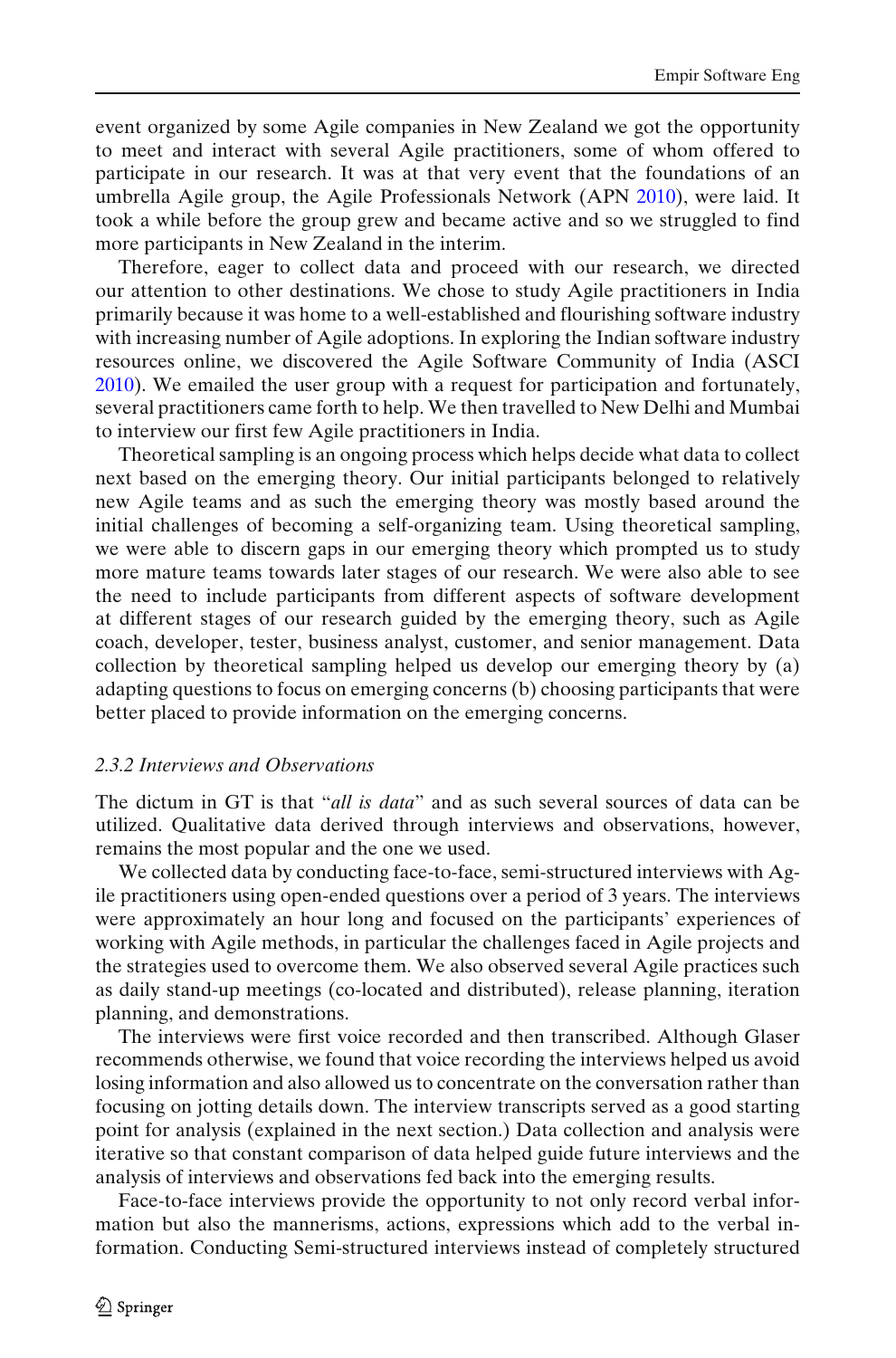<span id="page-10-0"></span>ones help with emergence of the real concerns of participants rather than forcing a topic that may be viewed as trivial by the participants.

The challenge of conducting face-to-face interviews and observations is that it may be expensive to travel to the participant's workplace. We applied for and received research funding to support travelling for data collection (see Acknowledgments).

# 2.4 Data Analysis

The researcher can begin data analysis—called *coding* in GT—as soon as they have collected some data. There are two types of codes produced as a result of data analysis or coding: Substantive Codes and Theoretical Codes. The substantive codes are "*the categories and properties of the theory which emerges from and conceptually images the substantive area being researched* (Glase[r](#page-27-0) [2005\)](#page-27-0). In contrast, theoretical codes "*implicitly conceptualize how the substantive codes will relate to each other as a modeled, interrelated, multivariate set of hypothesis in accounting for resolving the main concern*" (Glase[r](#page-27-0) [2005](#page-27-0)). In the following sections , we describe the coding mechanisms—*Open Coding* and *Selective Coding*—that lead to substantive codes and *Theoretial Coding* that leads to theoretical codes.

# *2.4.1 Open Coding*

Open Coding is the first step of data analysis. We used open coding to analyze the interview transcripts in detail (Glase[r](#page-27-0) [1978](#page-27-0), [1998\)](#page-27-0). To explain open coding, we present an example of working from interview transcripts to results for the category "*Balancing Acts*"—which describe the practices of self-organizing Agile teams (Hoda et al[.](#page-28-0) [2010a\)](#page-28-0).

We began by collating key or main points from each interview transcript. Then we assigned a code—a phrase that summaries the key point in 2 or 3 words—to each key point (Georgieva and Alla[n](#page-27-0) [2008](#page-27-0)):

**Interview quotation**: "*that is the freedom that Agile gives you. With freedom comes, of course, some responsibility and some answer-ability...we are given laptops—you can install anything on it, you can change the Operating System: you go to Linux, you go to Mac, whatever you want and that is the freedom. And also the responsibility is that you don't install some pirated software on it!*" — P22, Developer, India

**Key Point**: "Teams balancing freedom with responsibility"

**Codes**: Receiving freedom, Displaying responsibility, Balancing

# *2.4.2 Constant Comparison Method*

The codes arising out of each interview were constantly compared against the codes from the same interview, and those from other interviews and observations. This is GT's Constant Comparison Method (Glaser and Straus[s](#page-27-0) [1967](#page-27-0); Glase[r](#page-27-0) [1992](#page-27-0)) which was used again to group these codes to produce a higher level of abstraction, called concepts in GT.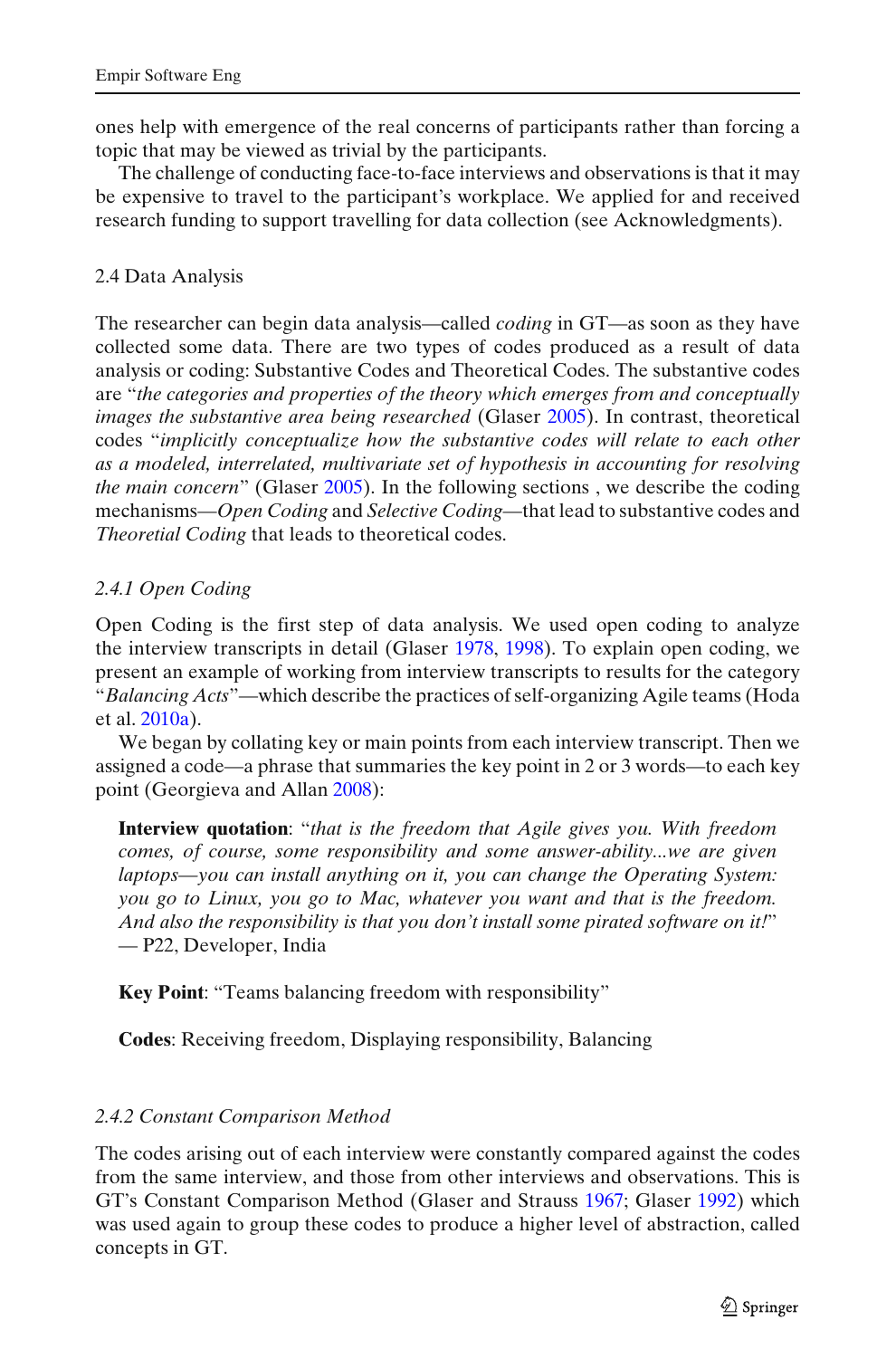### **Concept**: Balancing freedom and responsibility

Other concepts that emerged in a similar fashion include: "balancing crossfunctionality and specialization" and "balancing continuous learning and iteration pressure". The constant comparison method was repeated on these concepts to produce another level of abstraction called a Category. As a result of this analysis, these concepts gave rise to the category Balancing Acts. Figure 2a shows the emergence of the category "Balancing Acts" from underlying concepts and Fig. 2b depicts the levels of data abstraction in GT.

### **Category**: Balancing Acts

We analyzed the observations and compared them to the concepts derived from the interviews. We found our observations did not contradict but rather supported the data provided in interviews, thereby strengthening the interview data.

Line by line data analysis is more effective and useful than word-by-word analysis which ca[n](#page-27-0) be tedious and potentially misguiding (Allan [2003\)](#page-27-0). The use of key points made it easy to focus while conducting coding (Alla[n](#page-27-0) [2003\)](#page-27-0). As per the rules of open coding, we did our own analysis of data. Furthermore, in order to preserve consistency in the application of the method, all the data was personally collected and analyzed by the same individual, the primary researcher.

The challenge for the SE researcher in applying open coding is that often with little sociological and theoretical training, deriving codes, concepts, and categories in the above manner can be difficult. SE researchers may not be used to thinking in theoretical terms. We tried to overcome this problem by thinking of the constant comparison method as a model for data abstraction and normalization. Once we were able to view the process as a Software Engineering method of abstraction, it became easier to apply it. One of the advantages of an SE researcher using GT is that we



**Fig. 2** (a) Emergence of Category "Balancing Acts" from underlying concept, (b) Levels of Data Abstraction in GT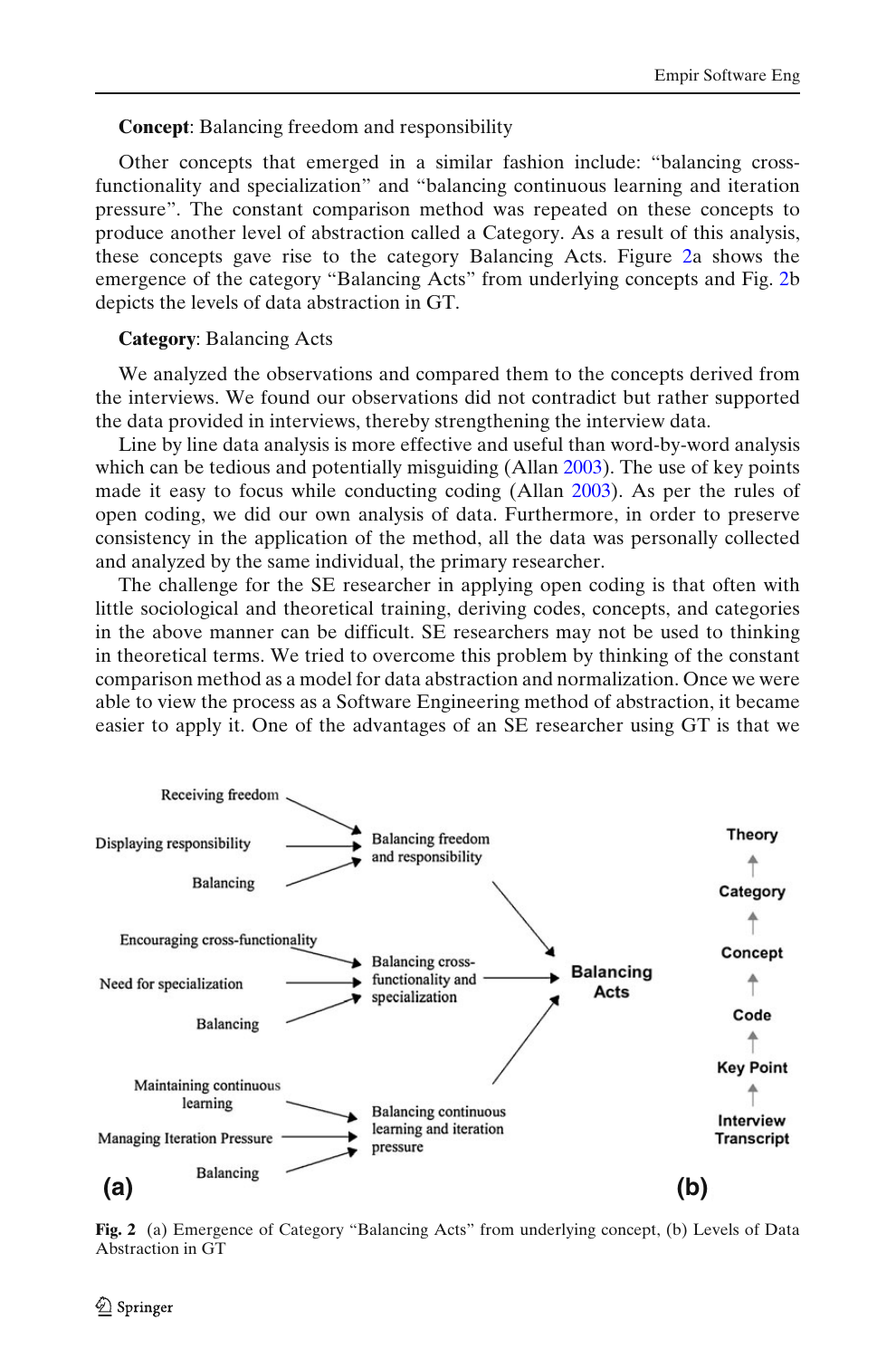are well-trained in analytical thinking and abstraction. The ability to repeatedly raise concepts in higher levels of abstraction is something we are familiar with. We found this ability extremely relevant when employing GT's constant comparative method.

The SE researcher can also become overwhelmed as one set of data (transcripts) seems to get converted to another set of data (codes) repeatedly. Growing number of interviews means increasing amounts of codes which can be further confusing. The strategy we found useful when conducting open coding was asking few questions of the data as suggested by Glase[r](#page-27-0) [\(1998](#page-27-0)): "what is this data a study of?", "what category does this incident indicate?", "what is actually happening in the data?", "what is the main concern being faced by the participants?" and "what accounts for the continual resolving of this concern?" Answering these questions allowed us to continue coding effectively without feeling overwhelmed by the data.

Finally, some GT researcher use software research tools such as NVivo (NViv[o](#page-28-0) [2010\)](#page-28-0) to conduct their analysis. We tried using this software but found that its structural framework limited the ways in which we could organize and interact with the data. Arguably other researchers may find it useful due to the same reason (Parr[y](#page-28-0) [1998](#page-28-0)). Initially, we preferred the ease of using spreadsheets since it gave us greater freedom in organizing the data. As the data grew in volume, the spreadsheets got difficult to maintain. Finally, we settled for using print-outs of the interview transcripts and physically coded along the margins using pen on paper.

#### *2.4.3 Core Category*

The end of open coding is marked by the emergence of a Core category (Glase[r](#page-27-0) [1992\)](#page-27-0). The core is the category that "*accounts for a large portion of the variation in a pattern of behaviour*" (Glase[r](#page-27-0) [1978\)](#page-27-0) and is considered the "main theme" or "main concern or problem" for the participants (Glase[r](#page-27-0) [1978\)](#page-27-0).

There are several criteria for choosing a category as the core. Some of these criteria are: it must be central and related to several other categories and their properties; it must reoccur frequently in the data; it takes the longest to saturate; it relates meaningfully and easily with other categories. (Glase[r](#page-27-0) [1978\)](#page-27-0). We found the category that passed all the criteria for core was "becoming a self-organizing team".

The core category captures the main concern of the participants which becomes the research problem. The challenge for the SE researcher, however, is that discovering the core can be time consuming and tedious. In absence of a core category, the SE researcher can easily feel confused and lost. Trusting the core to emerge is perhaps the most demanding of the whole GT process. The solution is to continue patiently and rigorously with constant comparisons and writing of theoretical memos (explained later in Section [2.5\)](#page-13-0) and as Glaser reassures enumerable times, "*it just has to emerge*" (Glase[r](#page-27-0) [1978](#page-27-0)). The moment of eureka experienced when discovering the core is truly worth the patience and toil.

Another challenge is the difficulty in discerning the core from near-core categories. In our case, "lack of customer involvement" was one of the most common concern of the participants and looked promising to be the core. The solution to expose 'red-herrings' (a near-core appearing to be the core category) is to return to the list of criteria governing the core category (described above). In checking the category "lack of customer involvement" against the core-criteria list, it did not meet all the criteria, in particular it didn't account for most variations in data. In fact,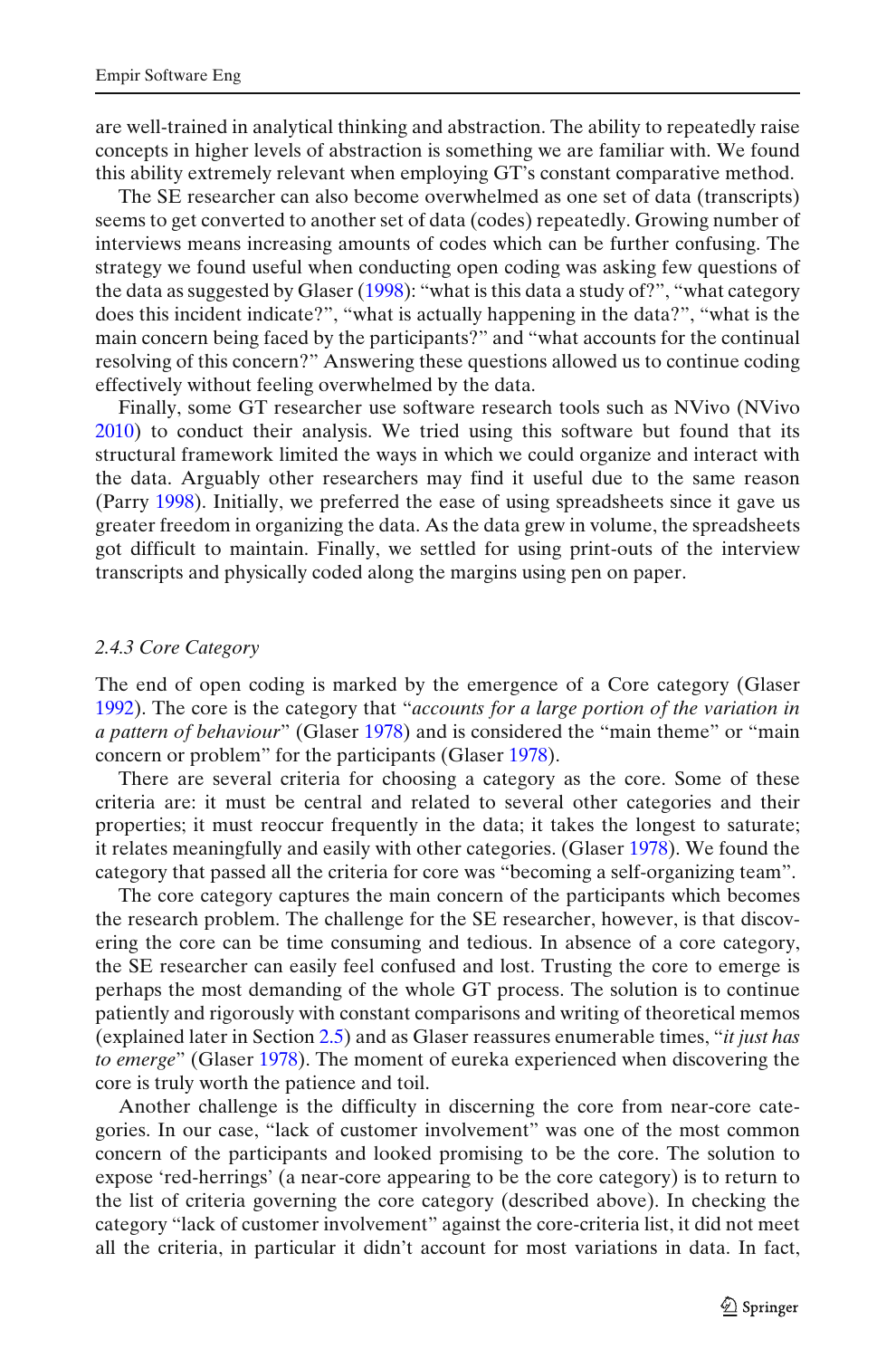<span id="page-13-0"></span>it became apparent that "lack of customer involvement" was one of the challenges faced in the process of becoming a self-organizing Agile team.

Usually, it is not possible to summarize the entire GT research findings in a single paper and so we found it useful to focus on different aspects of the results in dedicated publications (Hoda et al[.](#page-28-0)  $2010a$ , [c,](#page-28-0) [d,](#page-28-0) [e\)](#page-28-0).

#### *2.4.4 Selective Coding*

Once the core category is established, the researcher ceases open coding and moves into Selective Coding, a process which involves selectively coding for the core variable by delimiting the coding to "*only those variables that relate to the core variable in suf f iciently signif icant ways as to produce a parsimonious theory*" (Glase[r](#page-27-0) [1978,](#page-27-0) [2004](#page-27-0)). The core category guides further data collection, analysis, and theoretical sampling (Glase[r](#page-27-0) [1978](#page-27-0)).

We found selective coding to be much easier as compared to open coding because of three reasons: (a) by the time we reached the selective coding stage, we were already familiar with the constant comparison method (b) we were far more confident in our application of GT in general as compared to when we had started (c) it was much easier to selectively code for only those categories that related to the core rather than continue coding for all categories.

When further data collection and analysis on a particular category leads to a point of diminishing results, the category is said to have reached Theoretical Saturation (Glase[r](#page-27-0) [1992](#page-27-0)). The researcher can stop collecting data and coding for that category.

#### 2.5 Memoing

Memoing is the ongoing process of writing theoretical memos throughout the GT process. Memos are "*theoretical notes about the data and the conceptual connections between categories written down as they strike the researcher*" (Glase[r](#page-27-0) [1978](#page-27-0)). Memoing is conside[r](#page-27-0)ed a "core stage" or "the bedrock" of theory generation (Glaser [1978](#page-27-0)).

Memos tend to be free-flowing ideas of the researcher about the codes and their relationships and they should not be mixed with data. We wrote memos as and when we had ideas about the emerging codes and their relationships. As recommended by Glase[r](#page-27-0) [\(1978](#page-27-0)), we would often interrupt coding and other activities to capture our ideas in a memo as they came to us. An example memo on "cross-functionality" is described below:

"*cross-functionality may not only imply the teams' ability to help with or perform each other's tasks, but also refers to their mere understanding of each other's tasks and perspective. If the developer is able to understand the testers work (aim, goal, what they are looking for) then they can help not by performing the testing, but doing their job (development) while keeping the tester's perspective in mind so they would handle certain problems before passing the code to the tester. This makes the tester's job easier simply because the developer understood the (testers) perspective better (example: JC-developer helping JB-tester). Despite crossfunctionality in the team, there is always room for specialists due to demands of specif ic technology or expertise (ZL-CA). The ideal situation would be lite and unobtrusive cross-functionality with room for specialization as required—a* balance"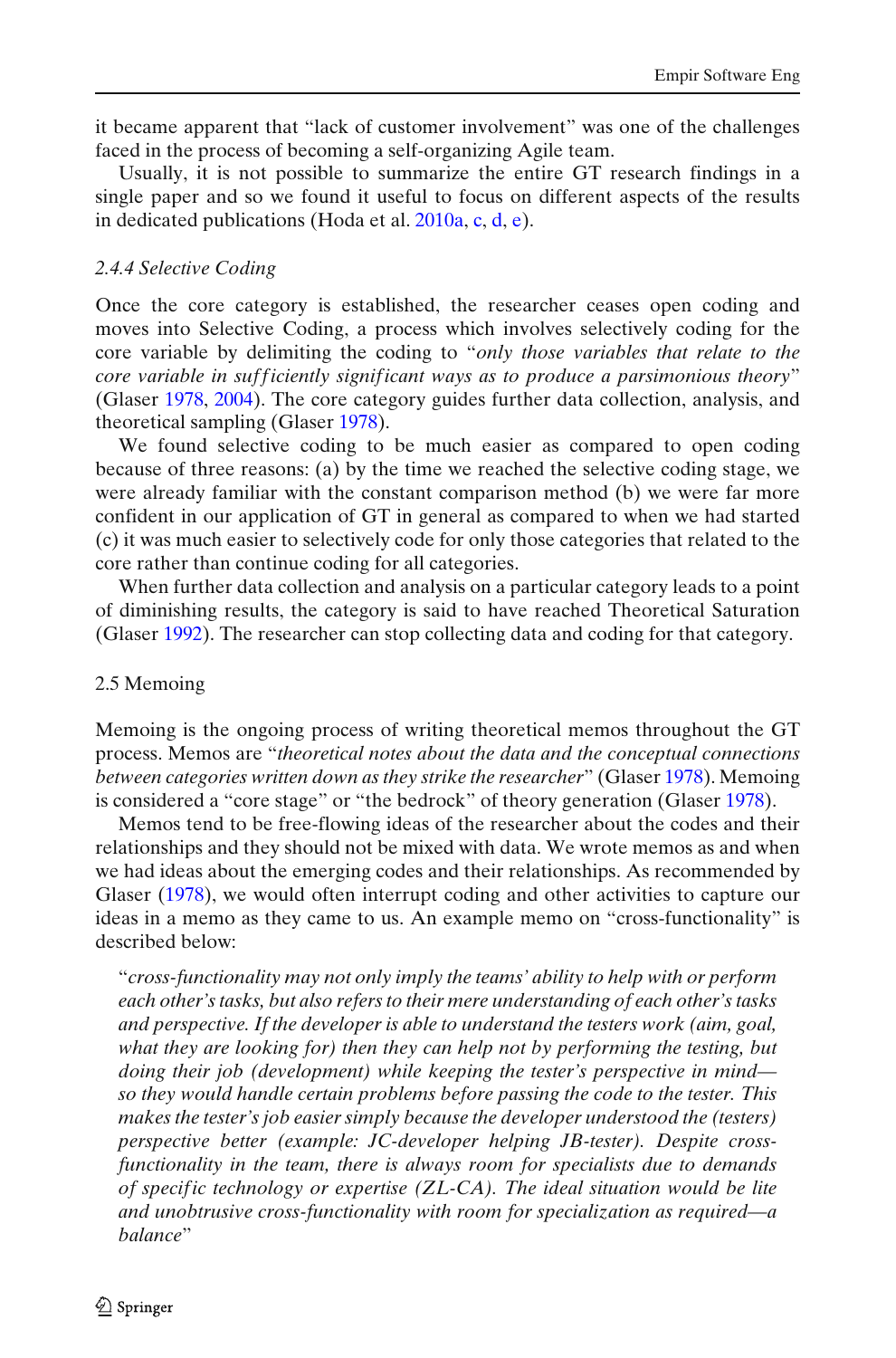We found that memoing was a low-tech and powerful way to allow us to pour-out all the ideas and thoughts in our mind about a certain code, concept, or category. With further data collection and analysis, we were able to modify the memos to reflect new ideas. It allowed us to see relationship between different concepts and later, between different categories as we noted down the similarities or differences between each or how one effected the other. We found it most useful to record memos electronically on the computer because it allowed us to store, search, retrieve, and edit memos with greater ease than using pen and paper. We created separate files for memos on different topics and saved the files using the topic name for easy recall. This also made it easier to do Sorting (explained in the next section.)

The challenge for SE researchers in this component of GT is that they may not be able to express their ideas well enough in writing due to potential lack in such training. We found our natural inclination towards literature an advantage because we were already used to writing articles, poems, and stories which are all forms of articulating ideas into words. A SE researcher with little knowledge or inclination towards writing, on the other hand, can think of memoing as 'thinking aloud'. We should not be bothered about format, structure, spelling (note spelling of 'lite' in above example), or style; rather we should focus on getting our ideas down.

Another related challenge is that memoing can easily become an exercise in tracing where the codes originated (Alla[n](#page-27-0) [2003](#page-27-0)). One way we managed to avoid this was by avoiding to write about the participants and instead focused on the codes and concepts. In our example above, we do refer to some participant identifiers but only as a reminder of their context. The main focus of the above memo is the concept 'cross-functionality'.

#### 2.6 Sorting

Once the researcher has nearly finished data collection and coding is almost saturated, they can begin conceptually sorting the theoretical memos. Sorting of the memos forms a theoretical outline. Sorting is an "essential step" and "can't be missed" (Glase[r](#page-27-0) [1978\)](#page-27-0). The advantage of sorting is that it "*puts the fractured data back together*" (Glase[r](#page-27-0) [1978](#page-27-0)). The researcher should bear in mind that they need to sort ideas not data. They should avoid sorting memos in chronological order. The sorting should be done on a conceptual level resulting in an outline of the theory in terms of how the different categories relate to the core-category.

We took printouts of all our memos and sorted them by their topics so that related topics were ordered one after the other. Then we proceeded to generate an outline of the theory using these topic names in the same order. This outline later formed the outline of our thesis.

The challenge involved in sorting the memos is that while it is much easier to group together related memos, the ordering of the memos may not be immediately obvious. It takes some shuffling around of memos and thinking out the relationships between the different memo topics to find an order that makes most sense. We found it useful to draw out the relationships between the different categories with pen on paper. Once the relationships were established in a diagram (using lines to connect categories), it was easier to spot how the memos (covering different categories and concepts) were related.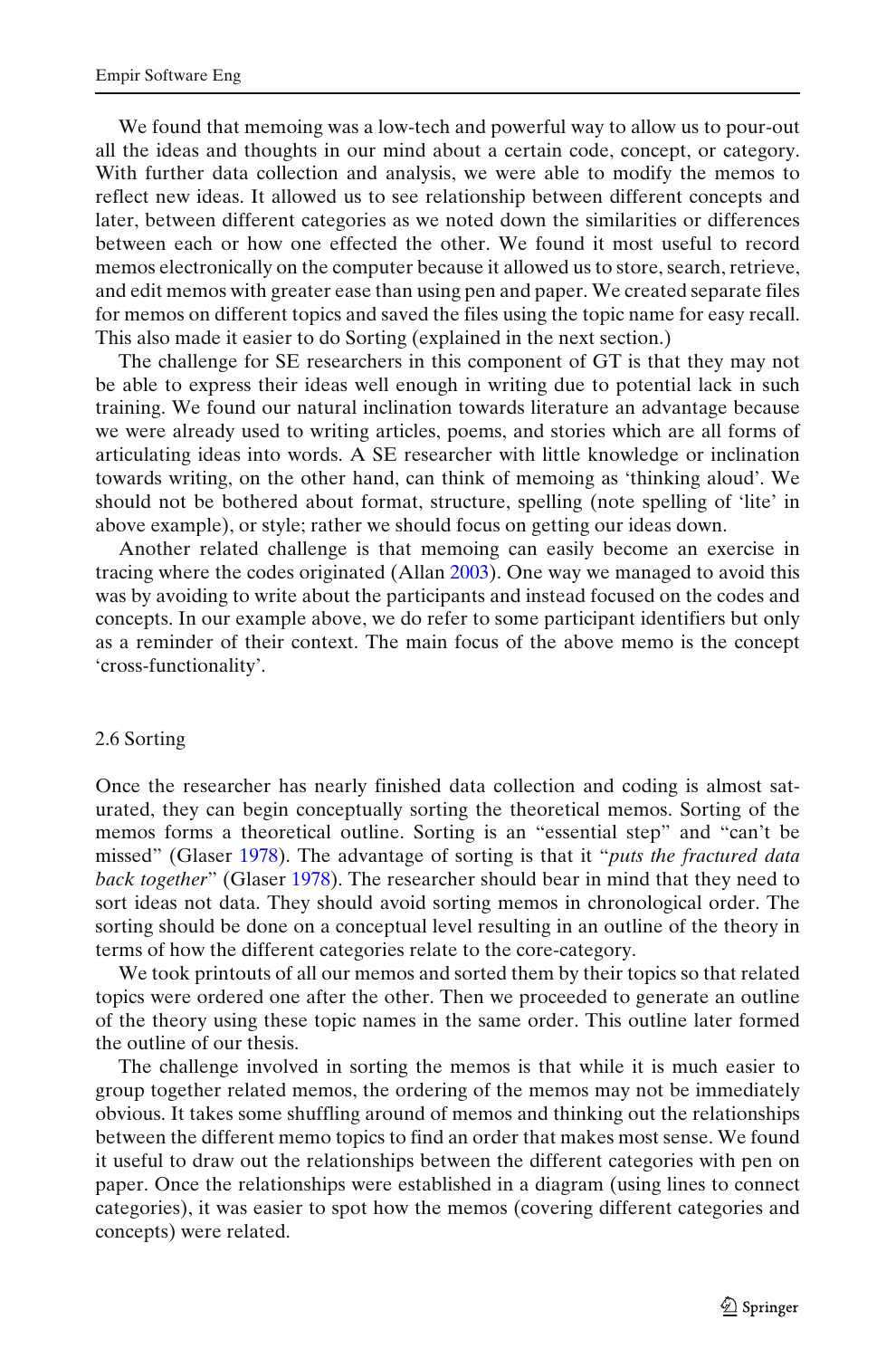#### 2.7 Theoretical Coding

In this section, we describe the final step of coding, also known as Theoretical Coding that yields theoretical codes. Theoretical coding is defined as "*the property of coding and Constant comparative analysis that yields the conceptual relationship between categories and their properties as they emerge.*" (Glase[r](#page-27-0) [1992\)](#page-27-0). Although theoretical codes are not strictly necessary, but "*a GT is best when they are used.*" (Glase[r](#page-27-0) [2005\)](#page-27-0).

Theoretical coding involves conceptualizing how the categories (and their properties) relate to each other as a hypotheses to be integrated into a theory (Glase[r](#page-27-0) [1978\)](#page-27-0). Glaser lists several common structures of theories known as theoretical coding families (Glase[r](#page-27-0) [1992,](#page-27-0) [2005\)](#page-27-0). Some for these include: The Six C's (causes, contexts, contingencies, consequences, covariances, and conditions); Process (stages, phases, passages etc); Degree family (limit, range, intensity, etc); Dimension family (dimensions, elements, divisions, etc); Type family (type, form, kids, styles, classes, genre) and lots more.

Following Glaser's recommendation, we employed theoretical coding at the later stages of analysis (Glase[r](#page-27-0) [1992](#page-27-0)), rather than being enforced as a coding paradigm from the beginning as advocated by Strauss and Corbi[n](#page-28-0) [\(1990](#page-28-0)). By comparing our data with the theoretical coding families, it emerged that the coding family best 'fit' to describe our findings about the practices of self-organizing Agile teams was '*Balancing*' (Glase[r](#page-27-0) [2005\)](#page-27-0). Glaser describes Balancing as "*handling many variables at once in order to start an action, keep an action going or achieve a resolution. One gets an equilibrium between all the variables*" (Glase[r](#page-27-0) [1992](#page-27-0)). In our research, by balancing—freedom and responsibility; cross-functionality and specialization; and continuous learning and iteration pressure—Agile teams achieved an equilibrium which was: self-organization.

The challenge for the SE researcher is that generally they are not used to thinking theoretically and the theoretical framework underlying the substantive data may not be become visible. In order to overcome this problem we reminded ourselves that theoretical codes are based on sorting memos and not data (Glase[r](#page-27-0) [2005](#page-27-0)). By staying open to the emerging concepts and categories and reading about different theoretical codes, we became sensitive to seeing theoretical codes.

#### 2.8 Write-up

The final step in GT is writing up the theory, which follows the theoretical outline generated as a result of sorting and theoretical coding. Our theory revolves around self-organizing Agile teams: the *roles* that make Agile teams self-organizing (Hoda et al[.](#page-28-0) [2010c](#page-28-0)), the *practices* that help Agile team achieve and sustain self-organization (Hoda et al[.](#page-28-0) [2010a\)](#page-28-0); the *factors* that influence self-organizing Agile teams (Hoda et al. [2009,](#page-28-0) [2010e](#page-28-0), [d\)](#page-28-0). In this section, we present a small sample of our write-up of results describing the practices of self-organizing Agile teams—*the balancing acts* to further demonstrate the artifacts and outcomes of Grounded Theory research.

The term Balancing Acts emerged as a result of our data analysis (as described in Sections [2.4.1](#page-10-0) and [2.4.2\)](#page-10-0) to describe practices of self-organizing teams that balance between different (and often contrasting) concepts, such as between freedom and responsibility (Hoda et al[.](#page-28-0) [2010a](#page-28-0)). In each of the balancing acts, we describe how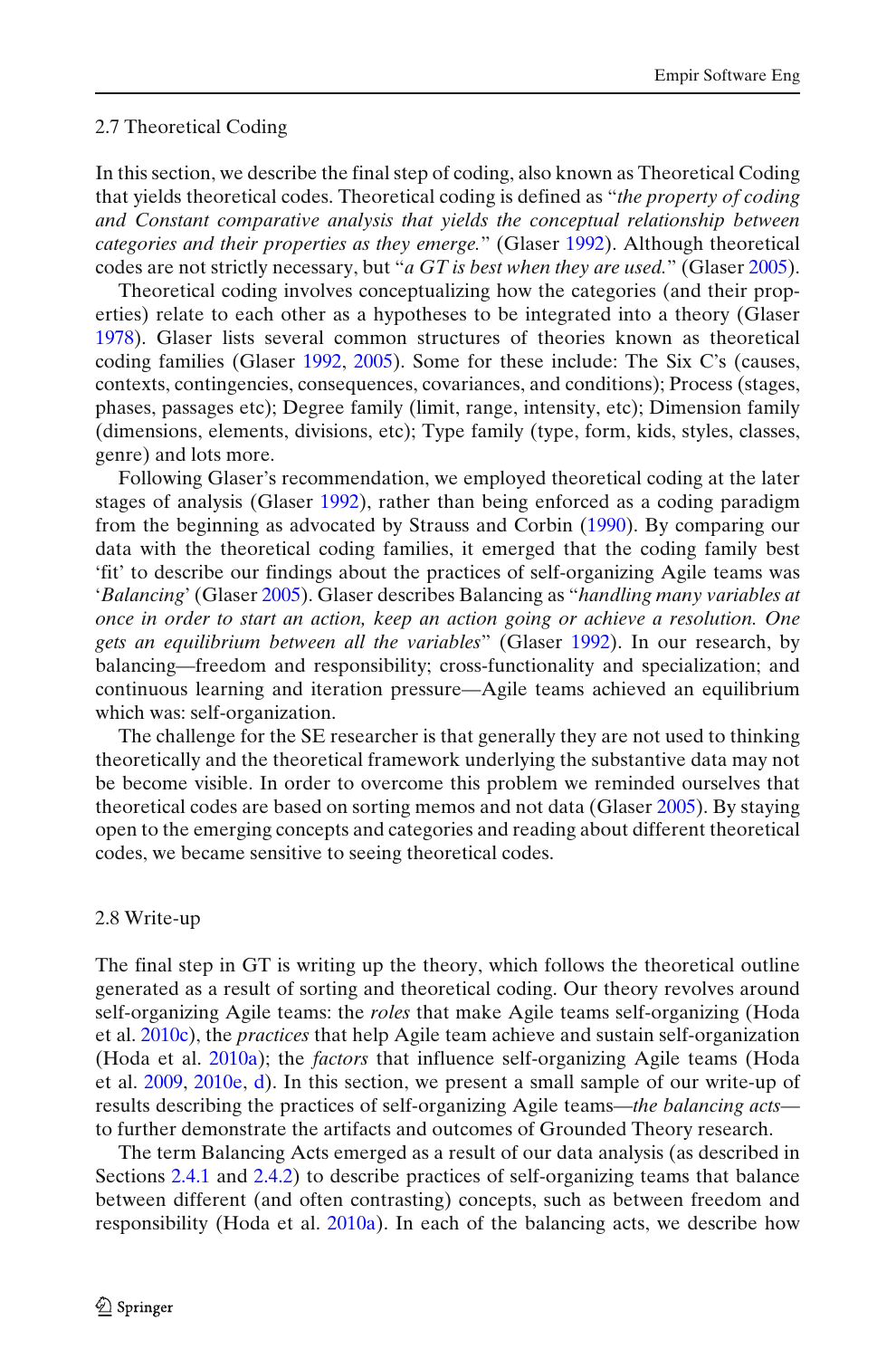<span id="page-16-0"></span>Agile teams were able to achieve a balance. We have selected quotations drawn from our interviews that serve to highlight the results and that are spread across most participants. Figure 3 presents an overview of the practices of self-organizing Agile teams (the balancing acts) and how they related with previous literature on the general principles of self-organization (GP) and the specific conditions of selforganization (SP). Table [2](#page-17-0) represents the relationships between our research findings and the principles and conditions of self-organization (Morga[n](#page-28-0) [1986](#page-28-0); Takeuchi and Nonak[a](#page-28-0) [1986\)](#page-28-0).

*Balancing Freedom and Responsibility* Agile teams were provided freedom by their senior management to organize themselves, giving them a concrete sense of empowerment because of their ability to self-assign, self-commit, self-manage, selfevaluate, and self-improve. Participants found that the "*team is making a lot more decisions*" (P8) and "*every person is contributing to the decision-making*" (P20).

"*If the team is really at the peak of self-organization - the developers are also empowered, everybody is empowered- they can make decisions. If you don't have the scrum master - he's on vacation or something - then if that's not the case you'd expect everything to stop, right? but it doesn't stop - it goes on.*" — P25, Agile Coach, India



**Fig. 3** Practices (Balancing Acts) of Self-Organizing Agile Teams derived from our GT research (Hoda et al[.](#page-28-0) [2010a](#page-28-0)); General Principles (Morga[n](#page-28-0) [1986](#page-28-0)) and Specific Conditions (Takeuchi and Nonak[a](#page-28-0) [1986](#page-28-0)) of Self-Organization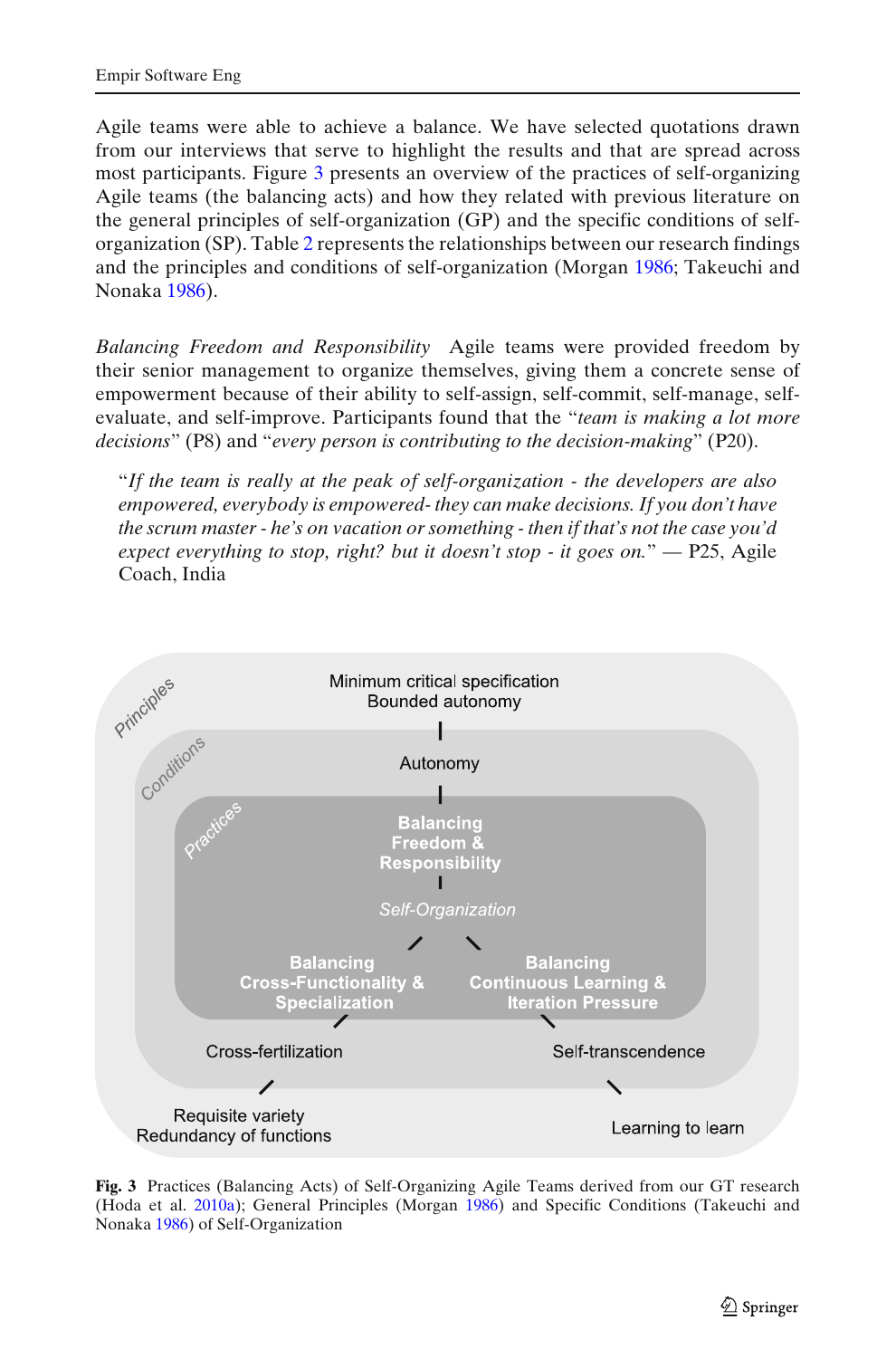| Principles of self-organization                      | Conditions of              | Practices of self-organizing Agile                    |
|------------------------------------------------------|----------------------------|-------------------------------------------------------|
| (Morgan 1986)                                        | self-organization          | teams (Hoda et al. $2010a$ , b, c, d, e)              |
|                                                      | (Takeuchi and Nonaka 1986) |                                                       |
| Minimum critical specification<br>& Bounded autonomy | Autonomy                   | Balancing freedom & responsibility                    |
| Requisite variety &<br>redundancy of functions       | Cross-fertilization        | Balancing cross-functionality<br>& specialization     |
| Learning to learn                                    | Self-transcendence         | Balancing continuous learning<br>& iteration pressure |

<span id="page-17-0"></span>Table 2 Practices of self-organizing Agile teams (Hoda et al[.](#page-28-0) [2010a](#page-28-0)) a[n](#page-28-0)d the principles (Morgan [1986\)](#page-28-0) and conditions of self-organization (Takeuchi and Nonak[a](#page-28-0) [1986](#page-28-0))

In contrast, teams facing a management that was still dictating terms are unlikely to self-organize:

"*[If] they are forced to commit to a goal that they didn't believe in - because of management pressure...if you don't give that freedom...if you have micromanagement, how can you expect people to be self-organizing? How can they take ownership of what they commit to?...[if] you have somebody from management who sits over it, who dictates it, that takes out the self-organizing nature.*" — P25, Agile Coach, India

When Agile teams are provided freedom by the management to organize and manage their own affairs, it fosters "*self-monitoring, self management, higher levels of commitments and responsibility*" (P34). We found that teams in both cultures enjoyed the freedom to set the team goal and at the same time realized their responsibilities to ensure they achieved the set iteration goal as a team through a collaborative effort:

"*The sprint is a commitment of the team...it's a team ef fort as opposed to an individual ef fort.*" — P2, Developer, NZ

"*We are given responsibility and we're given complete freedom....At the end of the day [management] wants the tasks to be done but [they] want that we do it our way. [They] have satisfaction that [we] did it in the best possible way... and if there's certain thing missing then we can just ask our friends and our colleagues whether they know a better way to do this...that's [how] we are self-organizing.*" — P28, Developer, India

Participants mentioned that team members were "*putting their hand up to do stuf f* ", they "*get better [at] organization*", and at the same time there was "*a lot more ownership*" and "*sense of responsibility and accountability*" (P20, P32). Agile teams are aware of their responsibility to adhere to Agile practices, responsibility towards other each other, and responsibility to achieve team goals.

*Balancing Cross-Functionality & Specialization* Cross-functionality is the ability of team members to look beyond their area of specialization by taking an interest in activities outside their specialization. Cross-functionality allows team members to gain a more rounded vision of the project through understanding it from multiple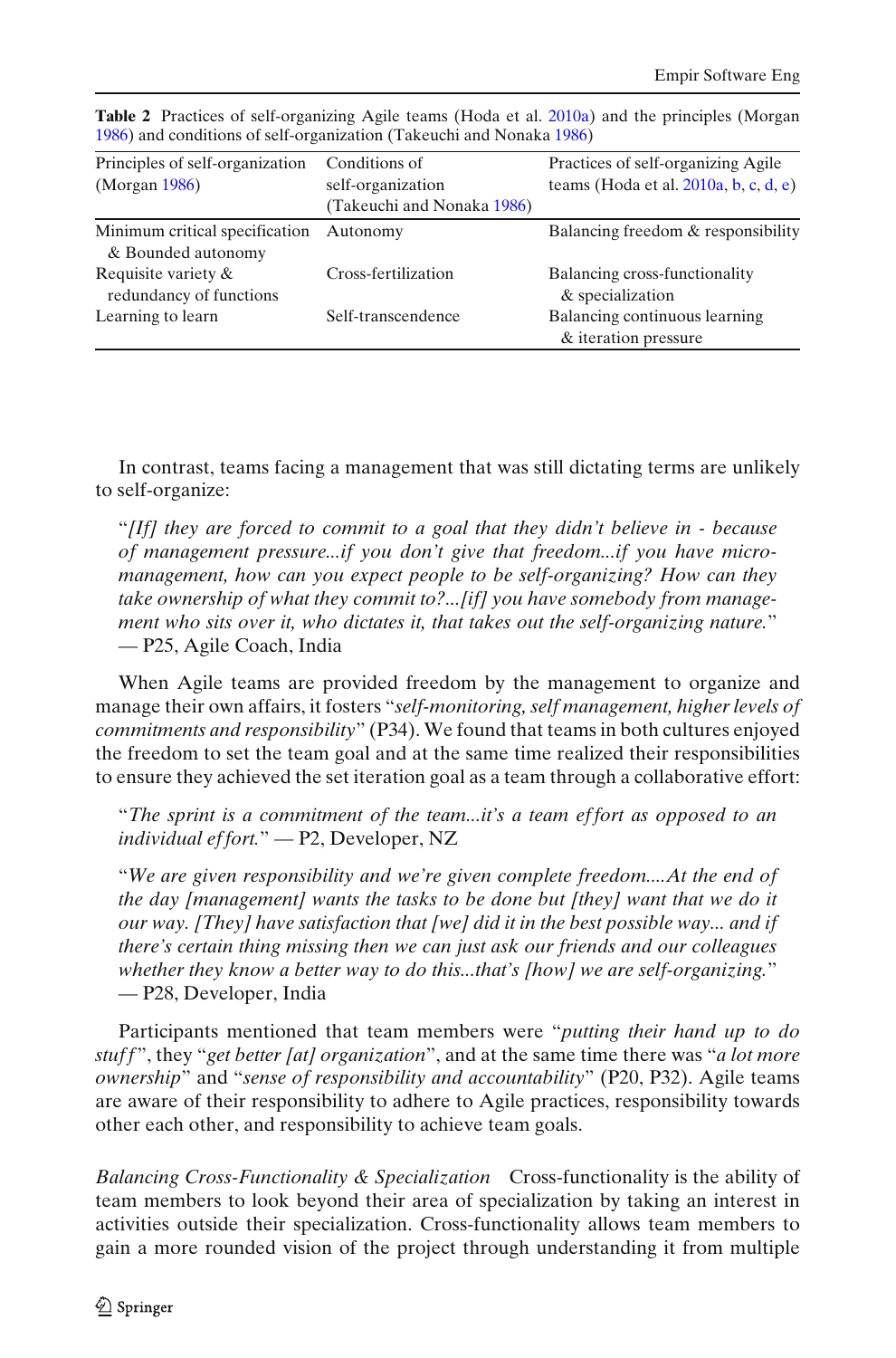perspectives. Cross-functionality across functional roles was common among the participants and was considered to be one of the key characteristics of Agile teams:

"*The whole thing with Agile is getting people to be more cross-disciplinary, to take an interest in somebody elses perspective, to stop this artif icial division between developers and analysts and testers.*" — P17, Agile Coach, NZ

We found that while Agile teams generally promote cross functionality, they cannot completely dispose off specialization. Therefore, most teams tried to balance between cross-functionality and specialization across (a) different functional roles, such as between developers and testers, and across (b) different technical areas of expertise, such as between database management and graphical user interface design.

"*You choose anything that you wanted, generally testers would stick to testing f irst , BAs would stick to requirements f irst, and developers stick to development f irst...[but] as we progressed obviously a lot of the BA work dies down so I'll say...'can I help with development?' And someone will say 'well this bit's quite easy'...so I'll go in and just assign [it to] myself.*" — P4, Business Analyst, NZ

Cross-functionality across different areas of expertise (within the same functional role) allowed team members to become familiar with most technical aspects of the project so they could easily manage any area, which is consistent with XPs collective code ownership principle (Bec[k](#page-27-0) [1999\)](#page-27-0).

"*So we encourage people not to get boxed into 'I only do database access stuf f!'...One of our keys is that we want everyone to know as much of the code base as possible, so that if someone leaves or can't work on another problem because they're busy, someone else should be able to come in and at least feel a little bit familiar with whats going on*" — P13, Developer, NZ

Flexibility to work in multiple technical areas was welcomed by developers because it helped them maintain interest in their work. Developers in India were equally excited by the ability to pick tasks across different technical areas:

"*From the sprint backlog you want to pick the XML parser task or you want to pick the GUI design task that is entirely up to you and that is the freedom that Agile gives you.*" — P21, Developer, India

Most Agile teams we studied were highly cohesive and cooperative, helping each other learn new skills across different technical areas:

"*We just didn't do things based on technical skills...people would just grab whatever and if they couldn't do it themselves, they get help. And that worked well.*" — P11, Developer, NZ

*Balancing Continuous Learning & Iteration Pressure* Self-organizing Agile teams recognize the need to indulge in continuous improvement powered by constant selfevaluation and continuous learning:

"*I think we just need to keep going and we need to keep improving. I think the minute you think you're there, you're not. Because you can always do better, you can always learn from what went well, what didn't go well and tweak things slightly.*" — P20, Senior Developer, NZ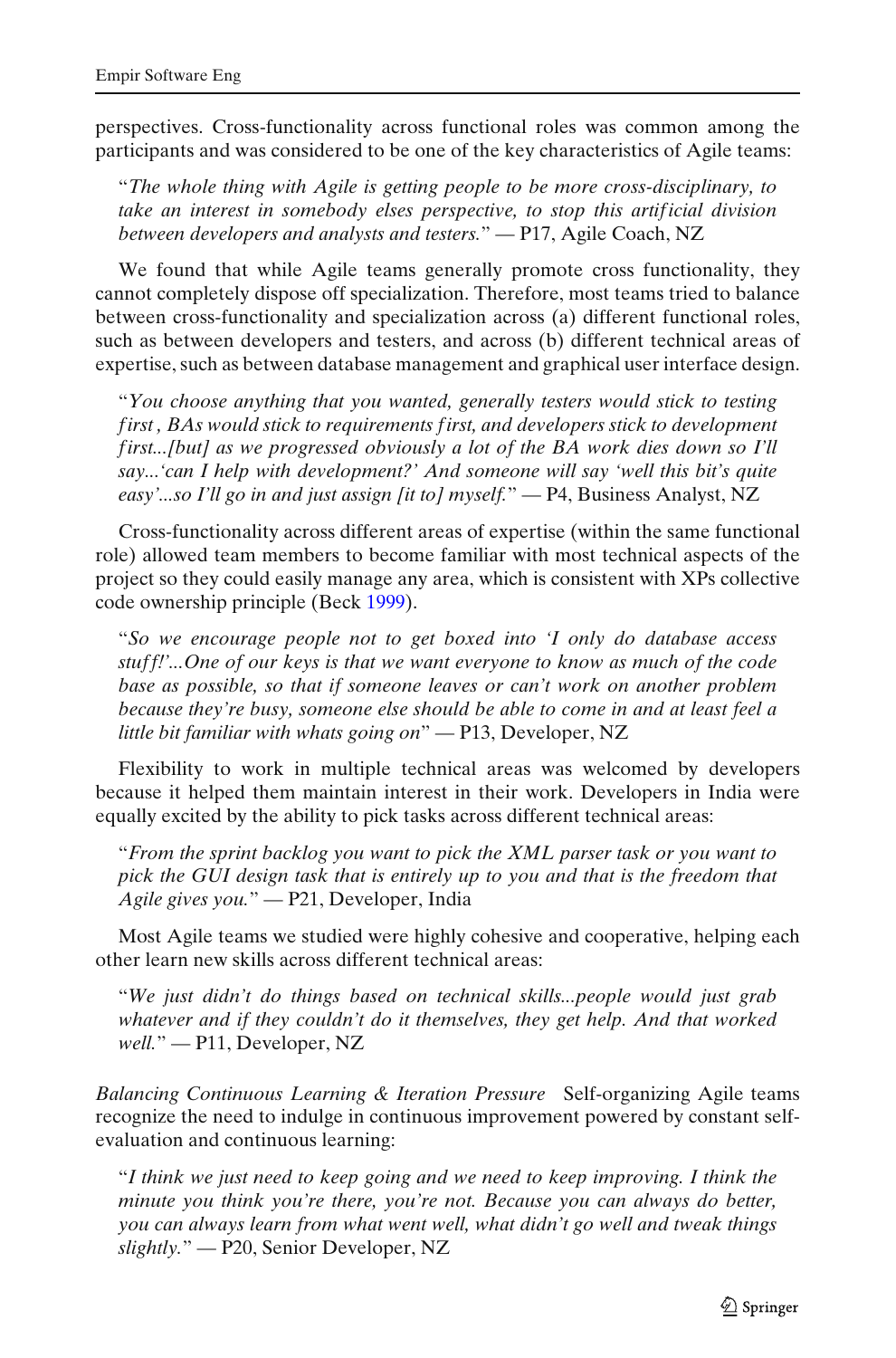<span id="page-19-0"></span>"I think that sort of fits in well with the whole idea of Agile, where you're *constantly going 'is this working for us as a team? or for me as an individual?'*" — P13, Developer, NZ

Along with the need for continuous learning and improvement, Agile teams are very much aware of the pressures of delivering their iteration goals. Agile teams face iteration pressure - the pressure to deliver to a committed team goal every iteration. Iteration pressure, in itself, is not detrimental to the team, in fact some amount of iteration pressure is necessary to motivate teams to deliver their goals. Short iteration lengths or an extremely high and unsustainable development velocity, on the other hand, can cause excessive iteration pressure. For instance, a developer found one week iterations to be very demanding:

"*I'm always feeling the need to rush, rush, rush!...after one week [iteration], we want to remove all these stickies [tasks] from the wall. So itŠs always pressure...if you have [longer] development time, then I can adjust my work like if we spent a little bit longer than we expected, I can catch up next week.*" — P10, Developer, NZ

Creating and maintaining a continuous learning environment requires teams to set some explicit time aside for learning each iteration. Iteration pressure, on the other hand, implies they may not have any extra time to spare:

"*There is a lot of f luidity between roles in an Agile team...You need to actually allow time for other team members to learn what you do and for you to learn what they do. Often we tend to f ill up our sprints with so much that a good teaching environment isn't necessarily there...they can see what you're doing but you need to be able to take the time to explain in really good detail.*" — P6, Tester, NZ

Continuous learning involves different types of learning—learning Agile practices, learning new or complex technical skills, learning cross-functional skills, and learning from the team's own experiences—all of which fuel self-improvement.

# 2.9 Major Literature Review

Once the findings seemed sufficiently grounded and developed, we then reviewed the literature on self-organizing Agile teams. The purpose of major literature review *after* analysis is to (a) protect the findings from preconceived notions and (b) to relate the research findings to the literature through integration of ideas (Glase[r](#page-27-0) [1978](#page-27-0)). We first discuss how the practices of self-organizing Agile teams (the balancing acts) are related to the general principles of self-organization from an organizational perspective (Morga[n](#page-28-0) [1986\)](#page-28-0). Then we discuss how the practices relate to the fundamental conditions of self-organization as applied in Agile software development (Takeuchi and Nonak[a](#page-28-0) [1986\)](#page-28-0).

# *Balancing Acts and General Principles of Self-Organization*

Morga[n](#page-28-0) [\(1986\)](#page-28-0) defined four principles of self-organization as: minimum critical specification, requisite variety (Ashb[y](#page-27-0) [1956](#page-27-0)), redundancy of functions, and learning to learn. Several researchers have studied and used some or all these principles to explain their findings or further their research (Hut and Mollema[n](#page-28-0) [1998](#page-28-0); Mollema[n](#page-28-0)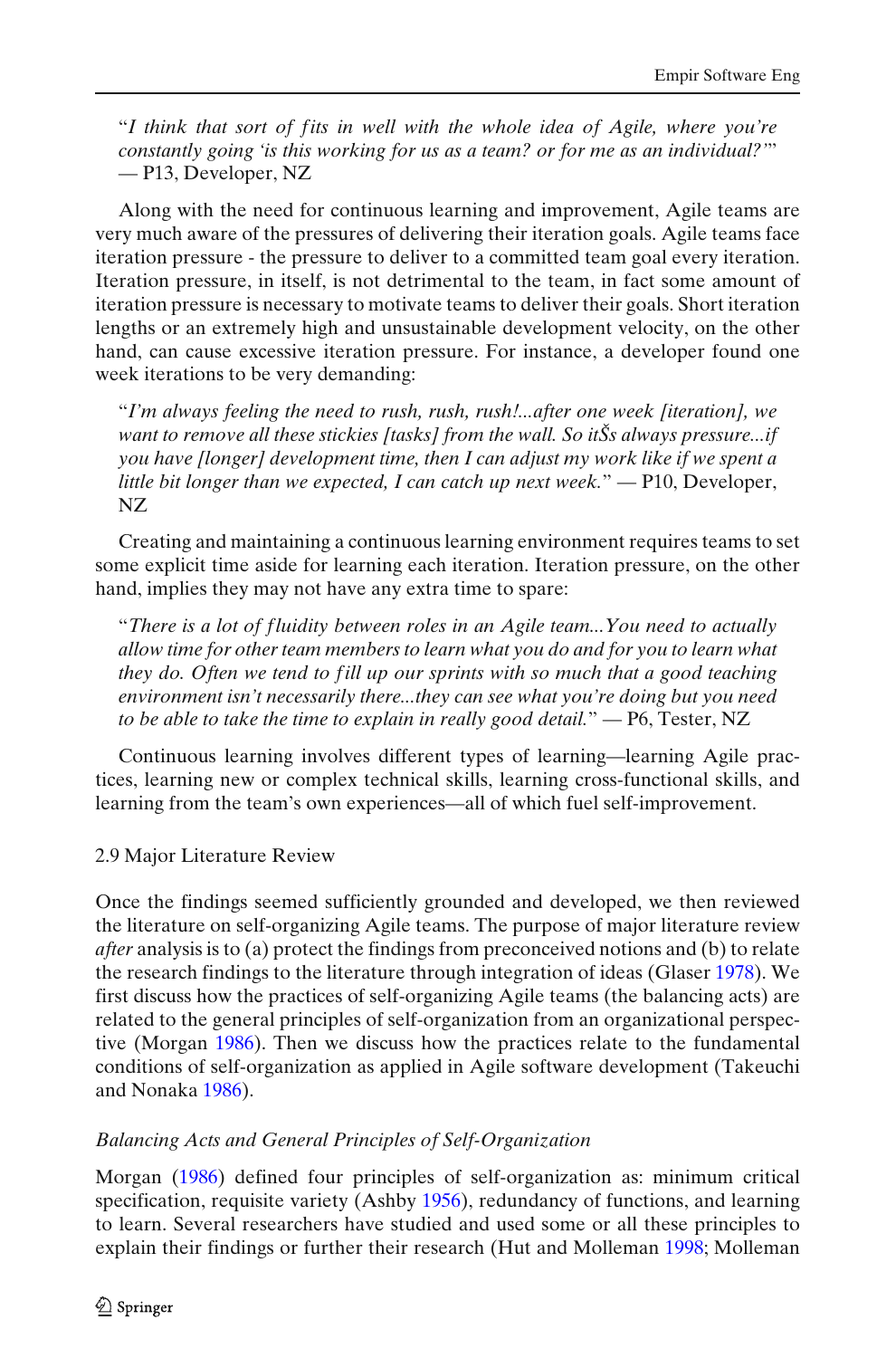[1998;](#page-28-0) Nonak[a](#page-28-0) [1994](#page-28-0); Nerur and Balijepall[y](#page-28-0) [2007](#page-28-0); Moe et al[.](#page-28-0) [2008\)](#page-28-0). We discuss how our research findings relate to these principles while placing them in context of other studies on self-organization that have used these principles.

*Minimum Critical Specif ication* Minimum critical specification refers to the senior management defining only the critical factors that are needed to direct the team and placing as few restrictions on the team as possible (Morga[n](#page-28-0) [1986\)](#page-28-0). Morgan (Morga[n](#page-28-0) [1986\)](#page-28-0) also emphasizes the need for self-organizing teams to work in an environment of "bounded" or "responsible autonomy". Hut and Mollema[n](#page-28-0) [\(1998\)](#page-28-0) note that the role of management is extremely important in providing autonomy to the team and for team empowerment. In our research, we found that the freedom provided by senior management was extremely important for Agile teams to selforganize. Hut and Mollema[n](#page-28-0) [\(1998\)](#page-28-0) suggest that while interventions by senior management can "*dramatically undermine empowerment*", such interventions "*may sometimes be inevitable*". As such, they propose *boundary management* in order to find the "*right balance*" (Hut and Mollema[n](#page-28-0) [1998\)](#page-28-0). In our research, we found that senior management was forced to intervene at times when the teams crossed their boundaries of freedom, in an effort to restore the balance. Similarly, Mollema[n](#page-28-0) [\(1998](#page-28-0)) discusses the need for "*balance of power*" which we describe as the balancing act between freedom provided by senior management and responsibility displayed by the team in return.

*Requisite Variety and Redundancy of Functions* Requisite variety is derived from the "law of requisite variety" (Ashb[y](#page-27-0) [1956\)](#page-27-0) that claims variety can be handled by variety. Applying this to organizational theory, Morga[n](#page-28-0) [\(1986\)](#page-28-0) suggests the team should "*embody critical dimensions of the environment with which they have to deal so that they can self-organize to cope with the demands they are likely to face.*"

Nerur and Balijepall[y](#page-28-0) [\(2007\)](#page-28-0) relate this principle to Agile software development by comparing variety among team members to interchangeable roles or crossfunctionality. Requisite variety implies that changes in the environment of the organization is best handled by self-organizing teams. In other words, if the amount of variety or fluctuations in the environment is low, self-organizing teams—composed of members possessing variety of skills—are not required. Self-organizing teams are effective when there are changes in the organizational envrionment. It is not surprising then that self-organizing teams are seen as improving the flexibility of an organization in terms of its ability to respond to change and as influential in improving the quality of the employee's working life (Hut and Mollema[n](#page-28-0) [1998](#page-28-0); Mollema[n](#page-28-0) [1998](#page-28-0)). Both these aspects of self-organizing teams are well-suited to Agile methods which focus on responding to change and on the people that enable it (Bec[k](#page-27-0) [1999;](#page-27-0) Schwaber and Beedl[e](#page-28-0) [2002;](#page-28-0) Highsmith and Fowle[r](#page-28-0) [2001](#page-28-0)). In our research, we found that teams were facing dynamic environments, in terms of changing customer requirements and technologies, and were composed of individuals possessing variety of skills to respond to these changes, thus fulfilling requisite variety (Ashb[y](#page-27-0) [1956\)](#page-27-0).

*Learning to Learn* Learning to learn refers to the team's ability to reanalyze problems, reappraise the best work method, and reconsider the required output if necessary (Hut and Mollema[n](#page-28-0) [1998\)](#page-28-0). Nerur and Balijepall[y](#page-28-0) [\(2007](#page-28-0)) suggest selforganizing Agile teams are able to iteratively solve problems using 'learning to learn' via double-loop learning (Morga[n](#page-28-0) [1986](#page-28-0)). The specific Agile practices that facilitate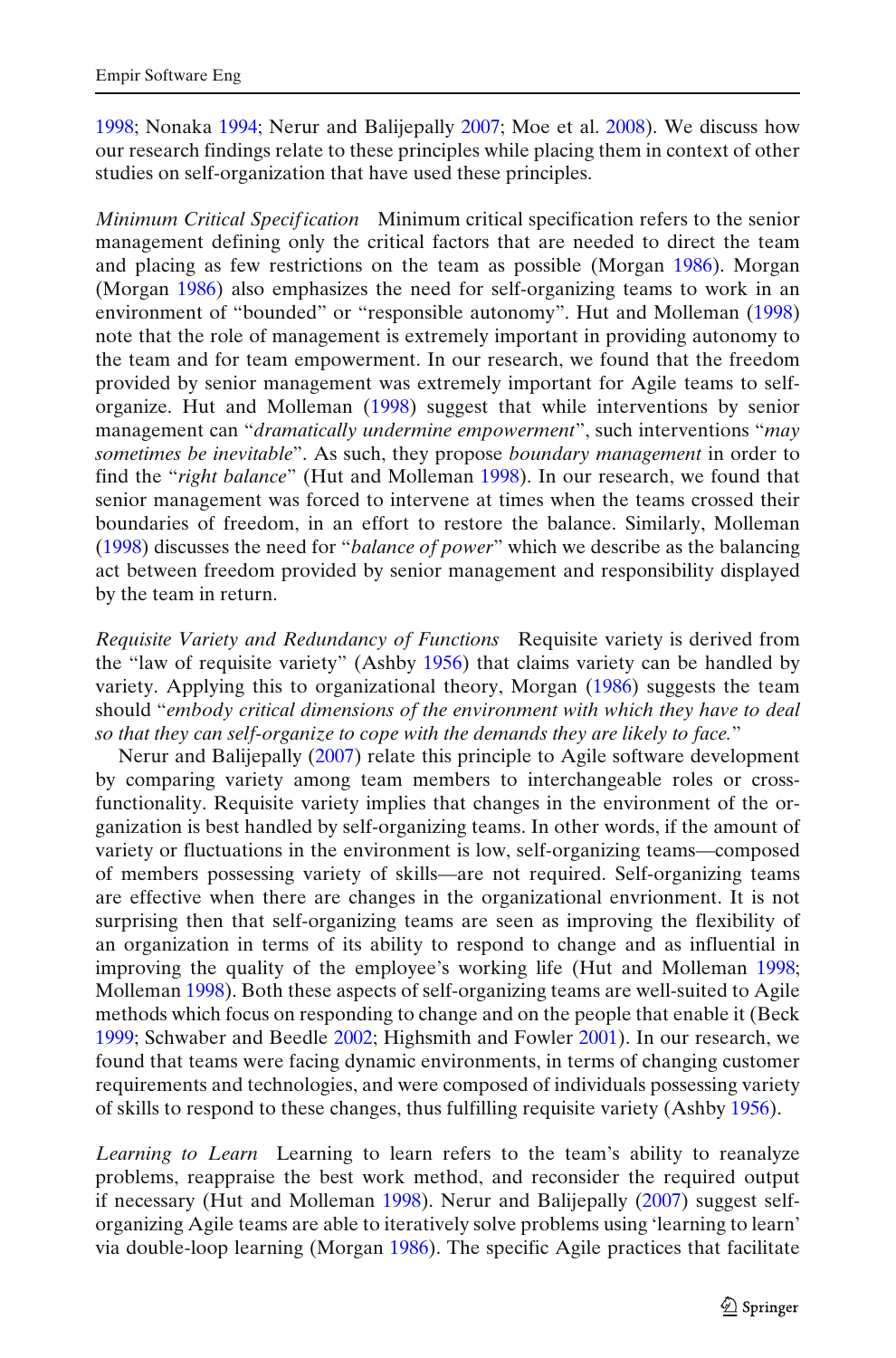'learning to learn' include reflection workshops, standup meetings, pair programming, etc (Nerur and Balijepall[y](#page-28-0) [2007\)](#page-28-0). In our research, we found a couple of these mechanisms of double-loop learning—retrospectives (a Scrum practice (Schwaber and Beedl[e](#page-28-0) [2002\)](#page-28-0)) and pair-in-need (XP's pair-programming (Bec[k](#page-27-0) [1999](#page-27-0)) on a need-basis)—particularly enabled teams to balance between continuous learning and iteration pressure.

# *Balancing Acts and Specif ic Conditions of Self-Organization*

We have discussed how the balancing acts are related to the general principles of selforganization from an organizational perspective. We now discuss the relationship between the balancing acts and the fundamental conditions of self-organization as applied to Agile software development (Takeuchi and Nonak[a](#page-28-0) [1986](#page-28-0)).

We found that the subject of self-organizing teams has been largely ignored in research literature on Agile methods. One of the earliest papers to mention and describe self-organizing teams was "The New New Product Development Game" by Takeuchi and Nonak[a](#page-28-0) [\(1986](#page-28-0)), where they define a group to possess self-organizing capability when it exhibits three conditions: autonomy, cross-fertilization, and selftranscendence. After a careful study of the three conditions of self-organizing teams, we found relationships between those conditions and the balancing acts found as a result of our study. We discovered that each of the balancing acts were performed in order to uphold each of the three fundamental conditions of self-organizing teams, namely: balancing freedom and responsibility in order to uphold the condition of autonomy, balancing cross-functionality and specialization in order to uphold the condition of cross-fertilization, and balancing continuous learning and iteration pressure in order to uphold self-transcendence. In unison, the balancing acts were performed by the teams in an effort to uphold their self-organizing nature.

*Autonomy* According to Takeuchi and Nonak[a](#page-28-0) [\(1986\)](#page-28-0), a team possesses autonomy when (a) they are provided freedom by their senior management to manage and assume responsibility of their own tasks and (b) when there is minimum interference from senior management in the teams' day to day activities (Takeuchi and Nonak[a](#page-28-0) [1986\)](#page-28-0). We found that participants were provided freedom by senior management to manage their own tasks which fulfills the first criteria of autonomy. In order to ensure there was minimum interference from senior management—the second criteria of autonomy—the teams assumed responsibility in using that freedom. Thus by balancing between freedom and responsibility they ensured that they were able to not only achieve but also sustain autonomy.

*Cross-Fertilization* Takeuchi and Nonak[a](#page-28-0) [\(1986\)](#page-28-0) found that a team possesses crossfertilization when (a) it is composed of individual members with varying specializations, thought processes, and behaviour patterns and (b) these individuals interact amongst themselves leading to better understanding of each other's perspectives (Takeuchi and Nonak[a](#page-28-0) [1986\)](#page-28-0). In our study, we found that teams consisted of individual members with varying specializations—developers, testers, business analysts ? which fulfills the first criteria for cross-fertilization. In order to ensure that these individuals benefited from understanding each others' perspectives, the second criteria of cross-fertilization, the teams frequently interacted across different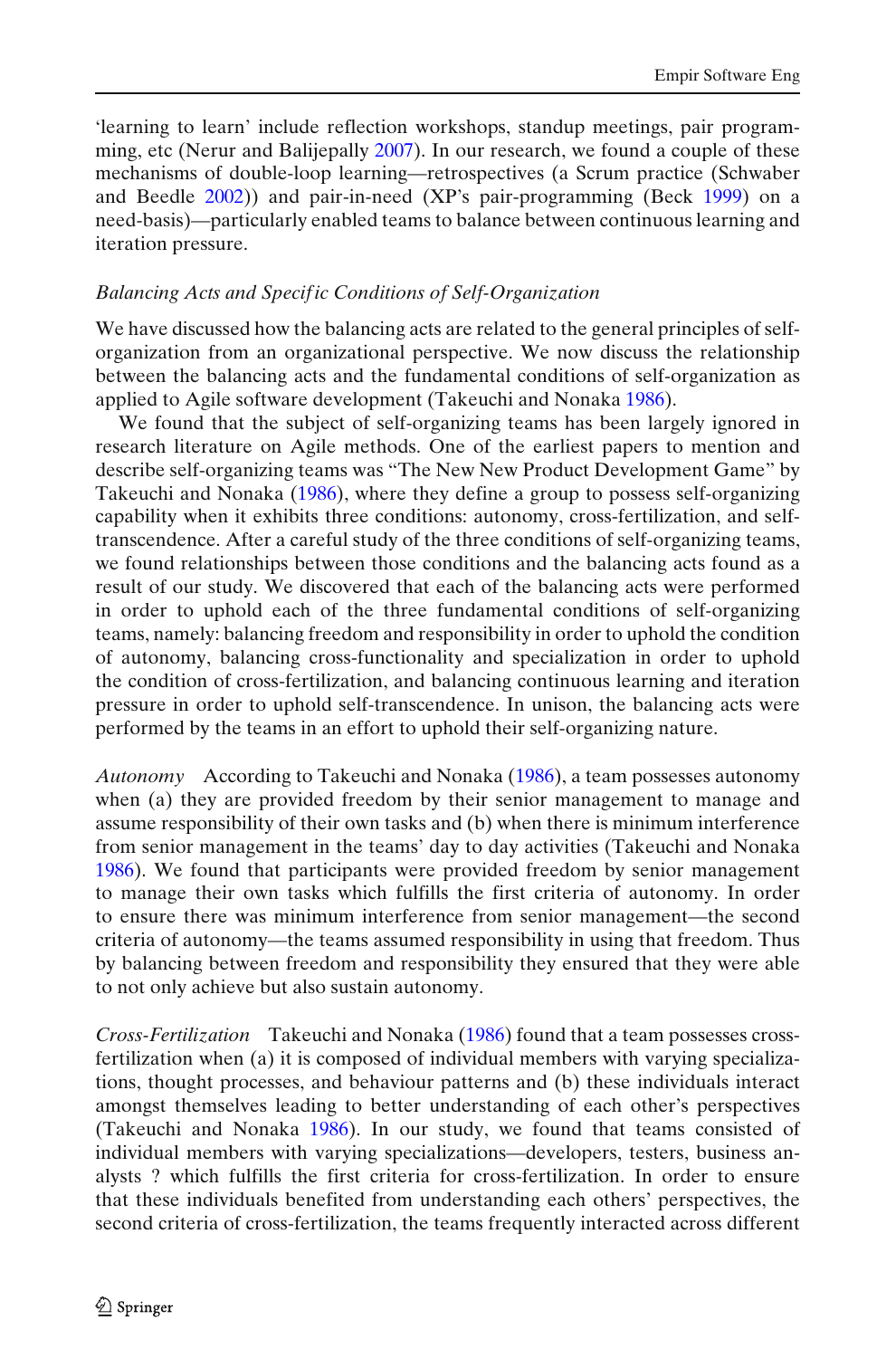<span id="page-22-0"></span>functional roles and attempted tasks across different technical areas. Teams found it impossible to completely avoid specialization but tried to be as cross-functional as possible. The teams' ability to balance specialization and cross-functionality meant they could achieve and sustain cross-fertilization.

*Self-Transcendence* According to Takeuchi and Nonak[a](#page-28-0) [\(1986\)](#page-28-0), a team possesses self-transcendence when (a) they establish their own goals and (b) keep on evaluating themselves such that they are able to devise newer and better ways of achieving those goals. In our study, we found that teams were able to establish their own goals in terms of deciding how much to commit to in an iteration, thus fulfilling the first criteria of self-transcendence. Teams not only established their own goals but also assumed full responsibility to achieve those goals causing pressure to deliver. While some iteration pressure motivated teams to achieve their goals, excessive pressure resulted in a neglect of learning and improvement. In order to balance between iteration pressure and the need for continuous learning, the teams practiced Pairin-need to both complete tasks and learn from each other in the process. The other technique was to engage in retrospective meetings to self-evaluate and suggest ways of improvement. Teams used retrospectives to find a balance between the amount of time they devoted to finishing tasks versus the time they would spend specifically on learning new and better ways of working. Thus, by balancing between iteration pressure and the need for continuous learning, teams were able to achieve selftranscendence.

# **3 Discussion: Evaluating Grounded Theory**

In this section we discuss the limitations of our study, and our experience with GT more generally.

# 3.1 Limitations

The inherent limitation of a Grounded Theory study is that the resulting theory can only be said to explain the specific contexts explored in the study. Since the codes, concepts, and category emerged directly from the data, which in turn was collected directly from real world, the results are grounded in the context of the data (Adolph et al[.](#page-27-0) [2008\)](#page-27-0). Those contexts were dictated by our choice of research destinations, which in turn were in some ways limited by our access to them.

As with any empirical Software Engineering, the very high number of variables that affect a real Software Engineering project may it difficult to conclusively identify the impact that any one factor has on the success or failure of the project. The positive influence of these balancing acts in achieving and maintaining self-organization, however, was clearly evident.

# 3.2 Challenges and Strategies

Software Engineering researchers applying GT often encounter criticism regarding the generalizability of their findings. The findings of a GT research are not claimed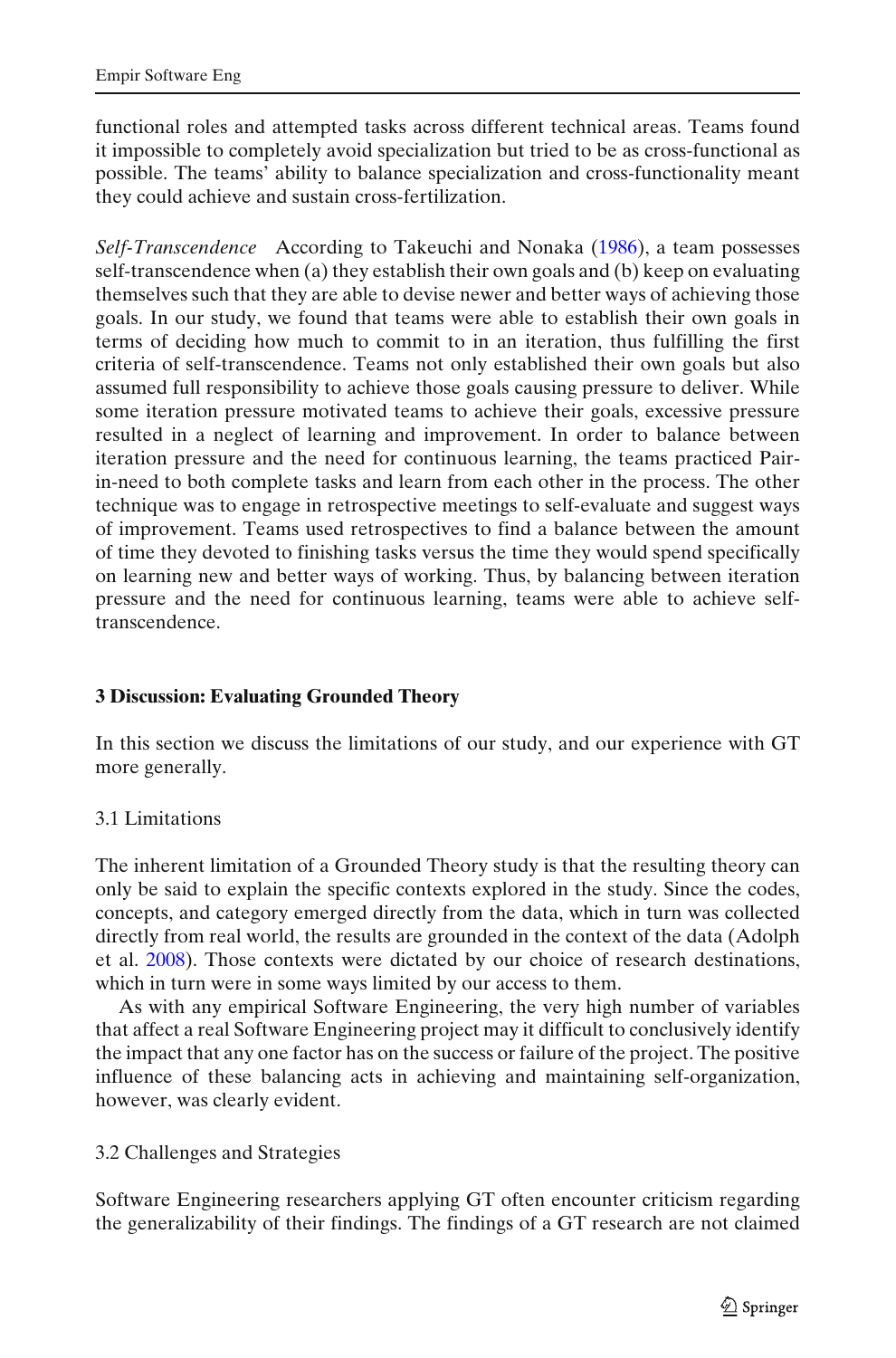to be universally applicable: rather, they accurately characterize the context studied (Adolph et al[.](#page-27-0) [2008\)](#page-27-0). Generalizability in GT is achieved not through claims of universality of the theory, rather through the ability of the generated theory to be modifiable to fit, work, and be relevant in new and different contexts (Glase[r](#page-27-0) [1992\)](#page-27-0). For example, our substantive theory about balancing self-organization in Agile software development teams can be modified to make falsifiable predictions in other substantive areas such as teams in sales and marketing.

Another common criticism faced by SE researchers applying GT is that GT lacks a specific validation phase unlike most other 'scientific methods'. Glaser clearly states that the focus of GT is the *generation* of theory and validation may be undertaken by other researchers using different methods. We, however, found that several activities during a GT research can help evaluate and validate the emerging results of a GT study. One way to evaluate an emerging theory is to see whether the theory also explains and fits the experiences of different practitioners who were not involved in theory generation. For example, we presented our emerging results to several practitioner groups in India and New Zealand. Our confidence in the validity of our theory was helped by these practitioner groups recognising their own experiences in theory generated from others' experiences. Frequent discussions with the research supervisors about emerging codes, concepts, and categories, as well as frequent presentations to—and feedback from—the Agile practitioner communities in NZ and India, helped validate the emerging results.

Another source of validation of the emerging theory is to explore how well the theory fits with previous literature on the subject. Since the major literature review in the *same* subtantive area of research is conducted only after the main concepts and categories are established, it becomes an important source of validating the emerging theory. For example, once we had established the three balancing acts as the practices of Agile teams that particularly enable self-organization, we conducted an extensive literature review on self-organization in Software Engineering. We found that previous literature in organizational theory had defined the general principles of self-organization (Morga[n](#page-28-0) [1986](#page-28-0)). More recent literature in Agile software development described the three conditions of self-organization (Takeuchi and Nonak[a](#page-28-0) [1986\)](#page-28-0). Both these principles and conditions of self-organization fit perfectly with our practices of self-organizing teams. As depicted in Fig. [3,](#page-16-0) our findings about the practices re-enforces the principles and conditions found in literature as well as builds on them. In particular, while the principles and conditions are abstract, the practices that emerged through our GT research are of a more concrete nature. These practices spell out *how* Agile teams go about fulfilling the principles and conditions of self-organization on an everyday basis.

Data derived from interviews is known to be prone to bias (Parr[y](#page-28-0) [1998](#page-28-0)). There are four types of data that can be presented to the researcher: (a) Baseline data, the best description a participant can offer (b) Properline data, what the participant thinks it is proper to tell the researcher (c) Interpreted, what is told by a trained professional who wants to make sure that others see the data his professional way (d) Vagueing it out, the vague information provided by a participant that is not bothered to provide information to the researcher (Glase[r](#page-27-0) [1978\)](#page-27-0). The researcher can encounter any of these. The SE researcher may not be well trained in the art of interviewing for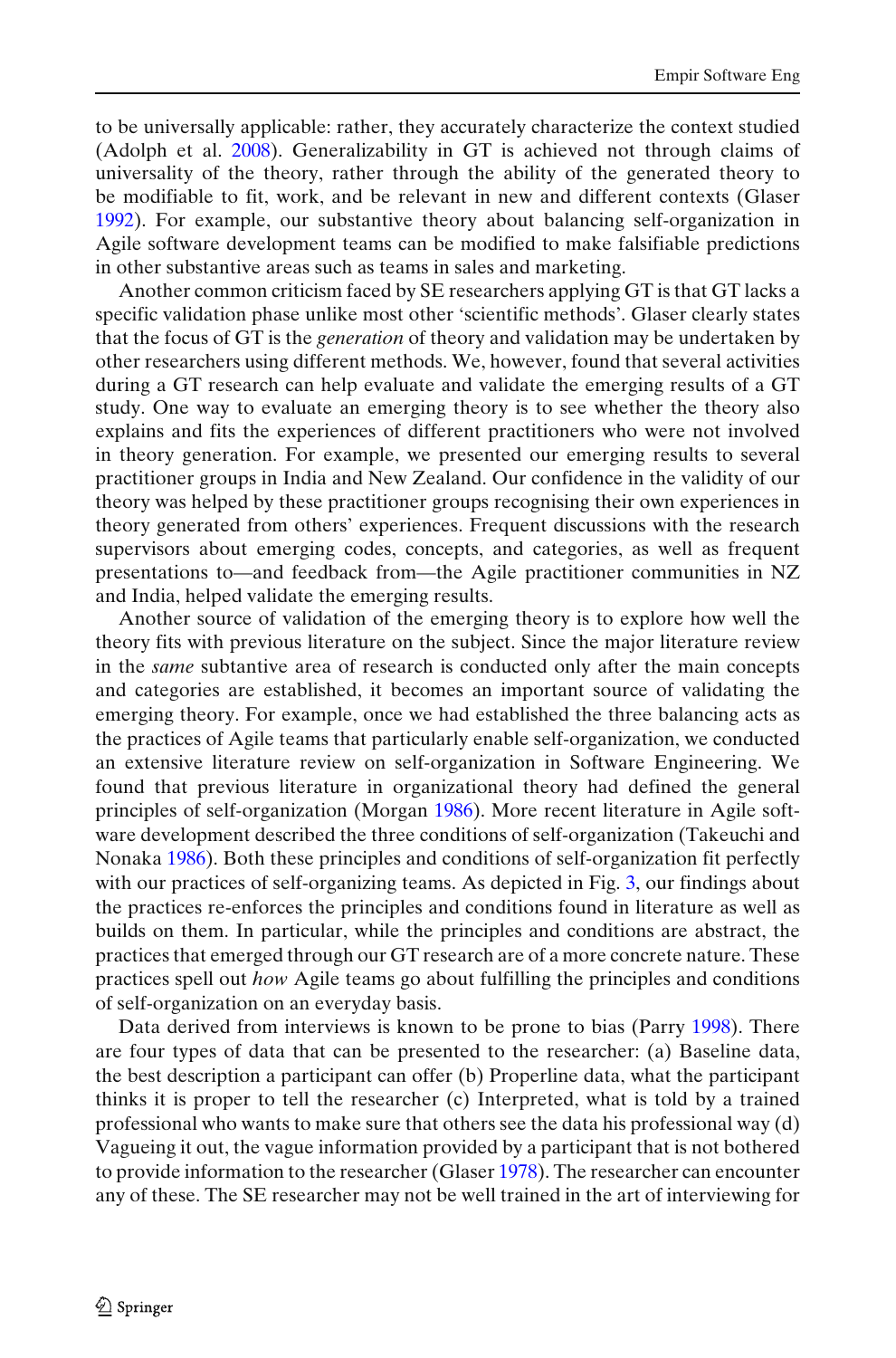research and as such may struggle to illicit useful data from the participants. We found that it takes time to build the ability to discern the type of data being provided during an interview and skill to be able to ask questions that can counter-check the data provided.

Another effective way to ensure authenticity of the data collected through interviews and to validate the interpretation of the interview data, is to supplement it with observations of workplaces and activities (Parr[y](#page-28-0) [1998](#page-28-0)). The data derived from observations did not contradict, but rather supported our interview data, thereby strengthening it. We gathered a rounded perspective of the issues by interviewing practitioners representing other aspects of software development such as customer representative and senior management besides focusing on the development team (developer, tester, Agile coach, business analyst). In order to minimize any loss or misinterpretation, all data was personally collected and analyzed by the primary researcher, namely the first author.

While the above measures help ensure the authenticity of the data collected, another bias exists in the form of personal biases of the researcher (LaRoss[a](#page-28-0) [2005\)](#page-28-0). As human beings, we all have inherent biases about just about everything. In order to guard against our personal bias, the most effective strategy was to make ourselves explicitly aware of our own potential biases about different situations and experiences (Glase[r](#page-27-0) [1978](#page-27-0); Parr[y](#page-28-0) [1998](#page-28-0)).

As GT researchers, we "*tell it like it is*" (Glase[r](#page-27-0) [1978\)](#page-27-0) and the experts in the field will almost always "*know it like it is*" and so the novelty of results derived from a GT can sometimes be questioned. A GT study aims to generate a theory grounded in the carefully selected data. If the theory accurately reflects the underlying conditions, then participants or experts should indeed find that the theory aligns with their experience: thus, it may not appear novel to them. The key contribution of a GT study, carried out correctly, is that the theory integrates a range of the perspectives and contexts, rather than relying on the experience or intuition (or prejudices or assumptions) of a select few. This articulation of how practices are applied in real projects supports further academic discourse by identifying useful avenues of further research.

Some researchers feel that it is nearly impossible to let the research question emerge in the process of conducting GT (Suddab[y](#page-28-0) [2006\)](#page-28-0). Avoiding extensive literature review up-front and trusting the emergence of core concern make such skeptics nervous. Our own experience of using GT as a research method in a SE area with no previous theoretical training to begin with is a demonstration of an application of GT. Emergence can happen as long as the fundamental tenants of the methods are adhered to and the researchers is able to use theoretical sampling effectively to continuously narrow the focus of the study to a single most relevant topic or concern. However, our application of Grounded Theory to SE research was not smoothsailing, as is evident from the various challenges we faced (and have described) in each of the GT steps. However, the strategies we found useful in overcoming these challenges makes us confident that we will employ GT again were we to undertake a similar study in the future. We are hopeful our description of the challenges we faced and the strategies we found useful will help other SE researchers attempting to use GT.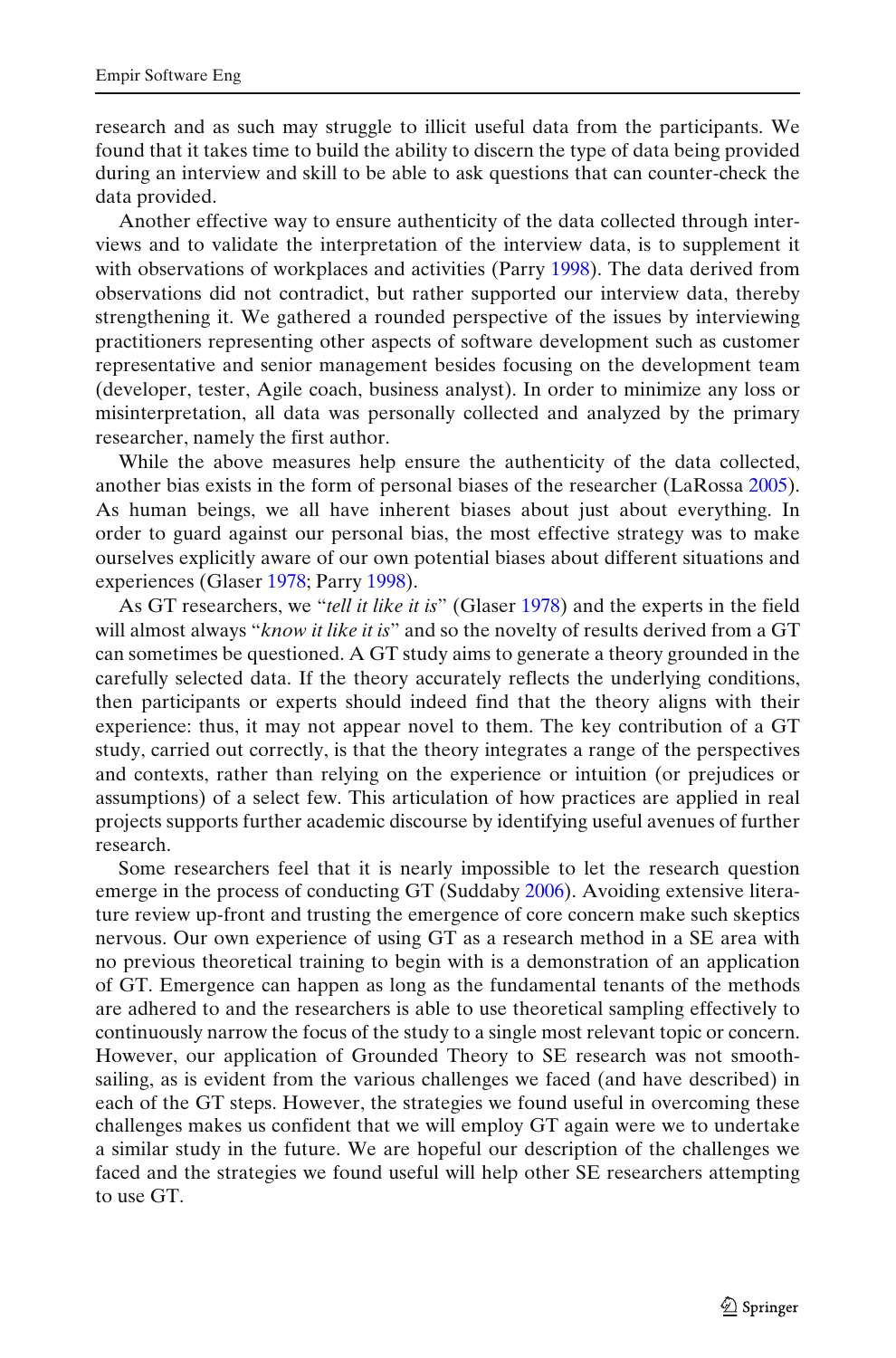### <span id="page-25-0"></span>**4 Conclusion**

From our experience of applying Grounded Theory as a qualitative research method, we argue that Grounded Theory is a useful research methodology to explore the human and social apsects of Software Engineering. Grounded Theory enables the researcher to effectively capture the experiences of how people engineer software. Grounded Theory scores over other research methods due to its unique focus on uncovering the real concerns of the participants rather than forcing a preconceived research problem. It is specially suited to study the human and social aspects of Agile software development methods due to the synergy between GT and Agile methods such as their lack of extensive planning upfront, their iterative and incremental nature, and their focus on the people and their interactions.

We are confident that our experiences will help other Software Engineering researchers in successfully applying Grounded Theory as a qualitative research method. In particular, there are three main contributions of this paper: Firstly, we have presented evidence that Grounded Theory can be applied to the area of Software Engineering by describing the methodology in the context of our GT study of 40 Agile practitioners across 16 software organizations in New Zealand and India. Secondly, we identified and discussed the major challenges we encountered while applying Ground Theory, along with the strategies that we employed to overcome these challenges. As is evident from the various challenges we faced as Software Engineering researchers attempting to apply Grounded Theory, it is not a trivial task. We did, however, find several strategies that were useful in eliminating most of these challenges.

Finally, we presented a sample of our data and results to demonstrate the artifacts and outcomes of Grounded Theory research. We described the balancing acts performed by self-organizing Agile teams between (a) freedom provided by senior management and responsibility expected from them in return; (b) specialization and cross-functionality across different functional roles and areas of technical expertise; and (c) continuous learning and iteration pressure, in an effort to maintain their self-organizing nature. We placed our research findings in relation to the general principles of self-organization from an organizational perspective. In particular, we found that the principles of minimum critical specification and boundary management was achieved through the balancing act between freedom and responsibility; the principles of requisite variety and redundancy of functions were achieved through the balancing act between cross-functionality and specialization; and the principle of 'learning to learn' was facilitated by the balancing act between continuous learning and iteration pressure. We also discussed the relationship between the balancing acts and the specific conditions of self-organization as applied in Agile software development. In particular, we found that the three balancing acts were performed by Agile teams in an effort to uphold the fundamental conditions of self-organization — autonomy, cross-fertilization, and selftranscendence, respectively. These three balancing acts were not easy to perform but, when done well, ensured the teams were able to sustain their self-organizing nature.

Future studies could both extend our study on self-organizing teams outside Software Engineering, and identify and incorporate new challenges and strategies from other companies and practitioners within Software Engineering. We are confident that our research will help others generate theory grounded in other contexts within Software Engineering.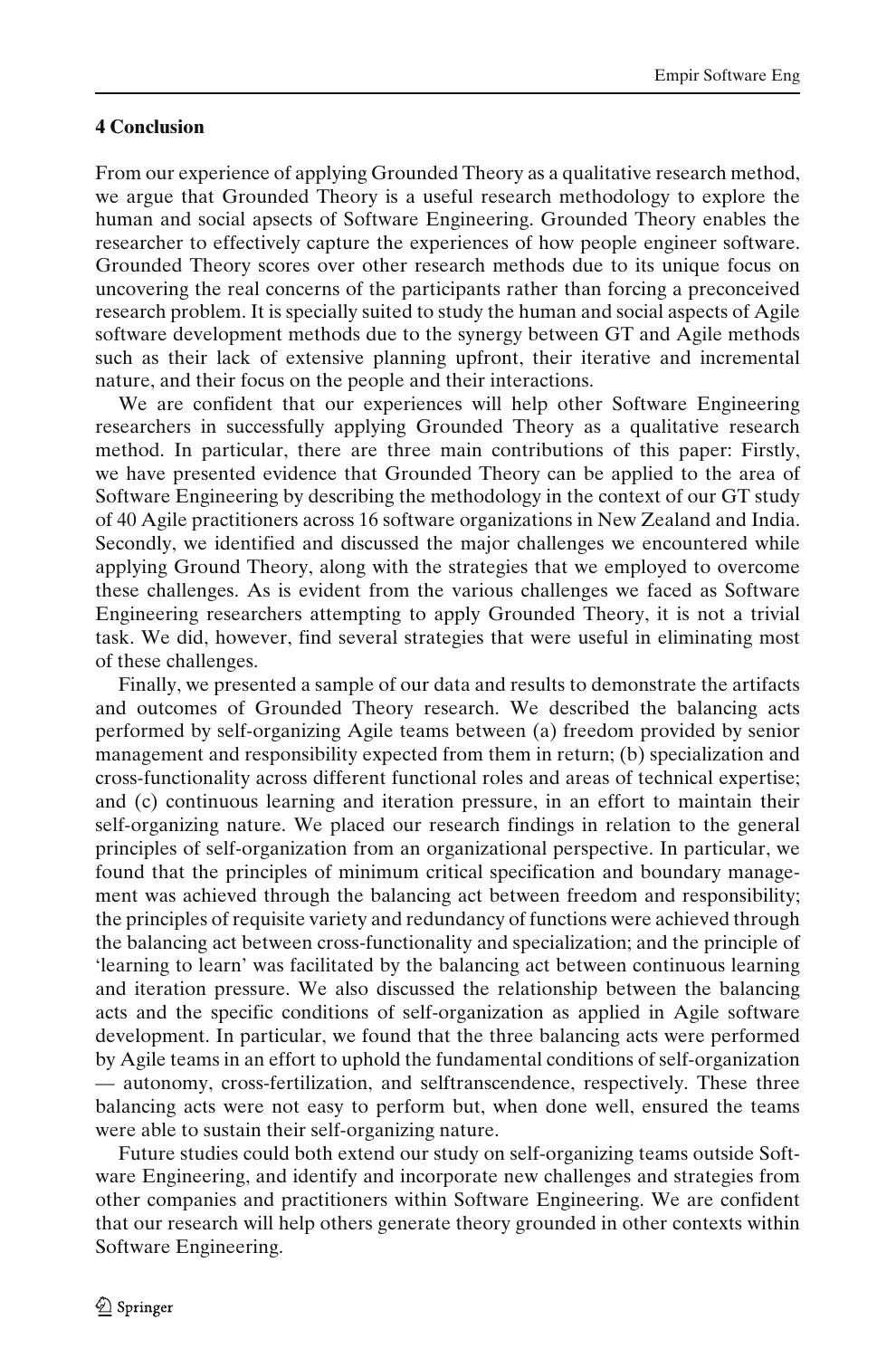<span id="page-26-0"></span>**Acknowledgements** We thank all the participants of our study. This research is generously supported by an Agile Alliance academic grant and a BuildIT PhD scholarship (NZ). Thanks to Dr. George Allan for his help.

# **Appendix**

|  |  |  | Table 3 A glossary of grounded theory terms |
|--|--|--|---------------------------------------------|
|--|--|--|---------------------------------------------|

| Term             | <b>Description</b>                                                                              |  |
|------------------|-------------------------------------------------------------------------------------------------|--|
| Theoretical      | A process which allows the researcher to collect, code, and analyze                             |  |
| Sampling         | the data and then decide what data to collect next.                                             |  |
| Open Coding      | The first step of data analysis; starts by collating main points from                           |  |
|                  | raw data which are then assigned a code.                                                        |  |
| Code             | A phrase that summaries the main points in 2 or 3 words.                                        |  |
| Constant         | A process where codes arising out of each interview are constantly                              |  |
| Comparison       | compared against the codes from the same interview, and those from                              |  |
|                  | other interviews and observations to find common patterns in data.                              |  |
| Concepts         | A higher level of abstraction produced as a result of applying<br>constant comparison on codes. |  |
| Category         | The next level of abstraction produced as a result of applying                                  |  |
|                  | constant comparison on concepts.                                                                |  |
| Memoing          | The ongoing process of writing theoretical notes throughout the GT                              |  |
|                  | process. Memos capture the conceptual links between categories                                  |  |
|                  | as the researcher notes down their reflections on different categories.                         |  |
| Core Category    | Several categories emerge as a result of data analysis and the one that is                      |  |
|                  | able to account for most variations in the data and relates meaningfully                        |  |
|                  | and easily with other categories is called the Core Category                                    |  |
|                  | (Glaser 1978).                                                                                  |  |
| Selective Coding | A coding procedure where the researcher codes selectively                                       |  |
|                  | for the core category and only those categories that are closely                                |  |
|                  | related to the core. Once the core category is established,                                     |  |
|                  | the researcher ceases open coding and uses selective coding.                                    |  |
| Theoretical      | When further data collection and analysis on a particular category                              |  |
| Saturation       | leads to a point of diminishing results-no new insight into the                                 |  |
|                  | category is generated—the category is said to have reached                                      |  |
|                  | theoretical saturation (Glaser 1992). The researcher can then                                   |  |
|                  | stop collecting data and coding for that category.                                              |  |
| Extensive        | As the theory starts to emerge, the researcher can conduct                                      |  |
| Literature       | extensive literature review to see how the literature in the                                    |  |
| Review           | field relates to their emerging theory.                                                         |  |
| Sorting          | The process of conceptually arranging the theoretical memos                                     |  |
|                  | once the researcher has nearly finished data collection and                                     |  |
|                  | coding is almost saturated. Sorting of the memos forms a                                        |  |
|                  | theoretical outline (Glaser 1978) and should be done on a                                       |  |
|                  | conceptual level resulting in an outline of the theory describing                               |  |
|                  | how the different categories relate to the core-category.                                       |  |
| Theoretical      | A coding procedure where the researcher uses one of the the                                     |  |
| Coding           | several theoretical frameworks (theoretical coding families) to                                 |  |
|                  | describe how the emergent categories relate to each other                                       |  |
|                  | as a hypotheses to be integrated into a theory (Glaser 2005).                                   |  |
| Write-up         | The final step in GT is writing up the theory, which follows the theoretical                    |  |
|                  | outline generated as a result of sorting and theoretical coding.                                |  |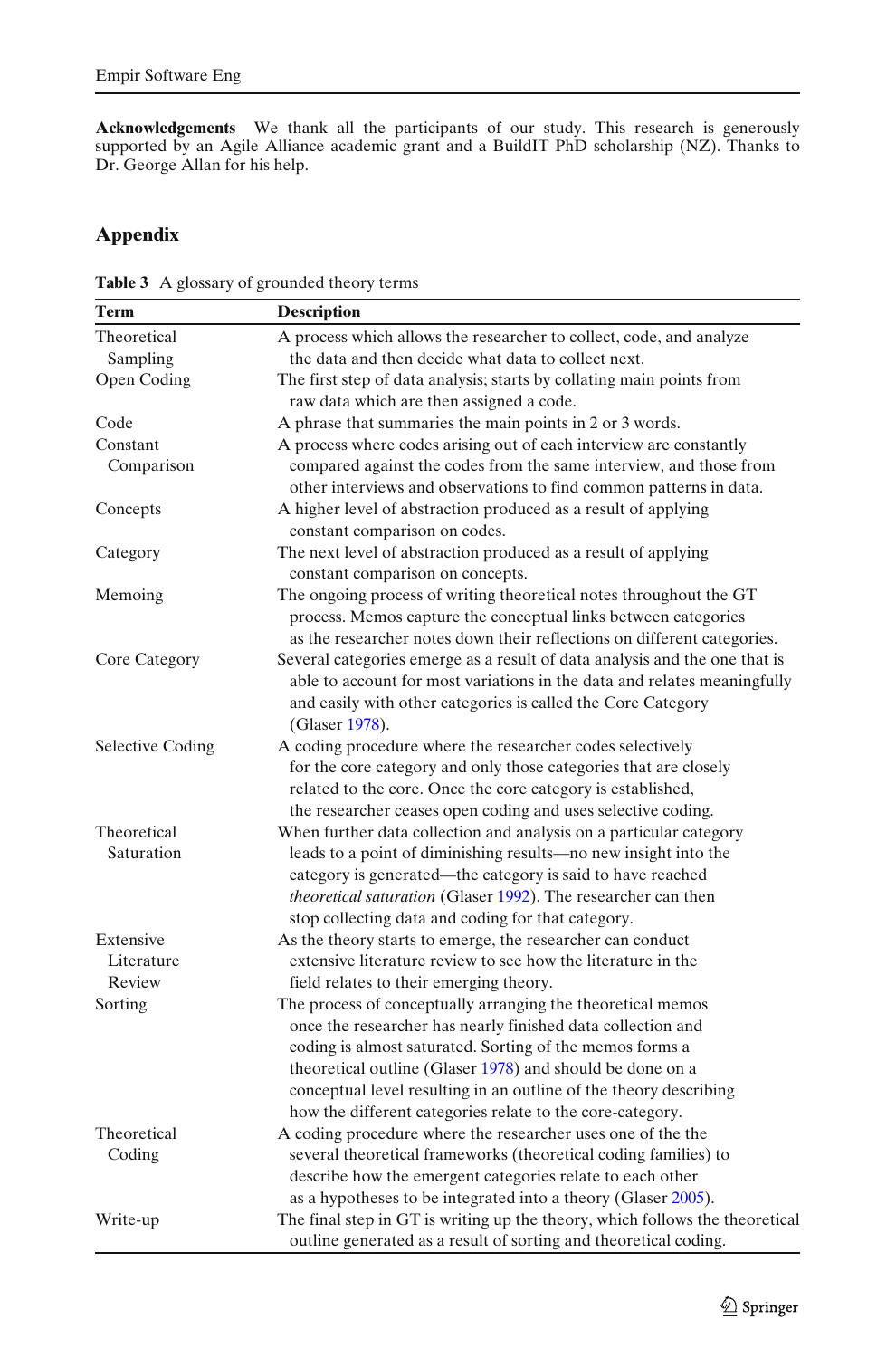#### <span id="page-27-0"></span>**References**

- Adolph S, Hall W, Kruchten P (2008) A methodological leg to stand on: lessons learned using grounded theory to study software development. In: CASCON '08, New York, ACM, pp 166– 178
- Allan GW (2003) A critique of using grounded theory as a research method. EJBRM 2(1):1–9
- Anderson L, Alleman GB, Beck K, Blotner J, Cunningham W, Poppendieck M, Wirfs-Brock R (2003) Agile management - an oxymoron?: who needs managers anyway? In: OOPSLA '03, New York, 2003. ACM, pp 275–277. doi[:10.1145/949344.949410](http://doi.acm.org/10.1145/949344.949410)
- APN (2010) Agile professionals network. [http://www.agileprofessionals.net/.](http://www.agileprofessionals.net/) Last accessed 20 September 2010
- ASCI (2010) Agile software community of India. [http://www.agileindia.org/.](http://www.agileindia.org/) Last accessed 20 September 2010
- Ashby R (1956) An introduction to cybernetics. Chapman and Hall, London
- Augustine S, Payne B, Sencindiver F, Woodcock S (2005) Agile project management: steering from the edges. Commun ACM 48(12):85–89, ISSN 0001-0782. doi[:10.1145/1101779.1101781](http://doi.acm.org/10.1145/1101779.1101781)
- Beck K (1999) Extreme programming explained: embrace change, 1st edn. Addison-Wesley Professional
- Begel A, Nagappan N (2007) Usage and perceptions of agile software development in an industrial context: an exploratory study. In: ESEM '07, IEEE, Washington, pp 255–264
- Carver J (2004) The impact of background and experience on software inspections. Empirical Softw Engg 9(3):259–262
- Chau T, Maurer F (2004) Knowledge sharing in agile software teams. Lect Notes Comput Sci 3075:173–183
- Chow T, Cao D (2008) A survey study of critical success factors in agile software projects. J Syst Softw 81(6):961–971
- Cockburn A (2003) People and methodologies in software development. PhD thesis, University of Oslo, Norway
- Cockburn A (2004) Crystal clear: a human-powered methodology for small teams. Addison-Wesley Professional
- Cockburn A, Highsmith J (2001) Agile software development: the people factor. Computer 34(11):131–133
- Coleman G, O'Connor R (2007) Using grounded theory to understand software process improvement: a study of Irish software product companies. Inf Softw Technol 49(6):654–667
- Crabtree CA, Seaman CB, Norcio AF (2009) Exploring language in software process elicitation: A grounded theory approach. In: ESEM '09: proceedings of the 2009 3rd international symposium on empirical software engineering and measurement. IEEE Computer Society, Washington, DC, USA, pp 324–335
- Dagenais B, Ossher H, Bellamy RKE, Robillard MP, de Vries JP (2010) Moving into a new software project landscape. In: ICSE '10: proceedings of the 32nd ACM/IEEE international conference on software engineering, ACM, pp 275–284
- Dybå T, Dingsoyr T (2008) Empirical studies of agile software development: a systematic review. Inf Softw Technol 50(9–10):833–859
- Fraser S (2003) Xtreme programming and agile coaching. In: OOPSLA Comp 03, ACM, New York, pp 265–267
- Georgieva S, Allan G (2008) Best practices in project management through a grounded theory lens. EJBRM 6(1):43–52. <http://www.ejbrm.com/issue-current.htm>
- Glaser B (1978) Theoretical sensitivity: advances in the methodology of grounded theory. Sociology Press, Mill Valley, CA
- Glaser B (1992) Basics of grounded theory analysis: emergence vs forcing. Sociology Press, Mill Valley, CA
- Glaser B (1998) Doing grounded theory: issues and discussions. Sociology Press, Mill Valley, CA
- Glaser B (2004) Remodeling grounded theory. FQS 5(2):1–17
- Glaser B (2005) The grounded theory perspective III: theoretical coding. Sociology Press, Mill Valley, CA
- Glaser B (2010) Grounded theory institute: methodology of Barney G Glaser, 2010. URL [http://groundedtheory.org/,](http://groundedtheory.org/) accessed on April 2
- Glaser B, Strauss AL (1967) The discovery of grounded theory. Aldine, Chicago
- Highsmith J (2000) Adaptive software development: a collaborative approach to managing complex systems. Dorset House Publishing, New York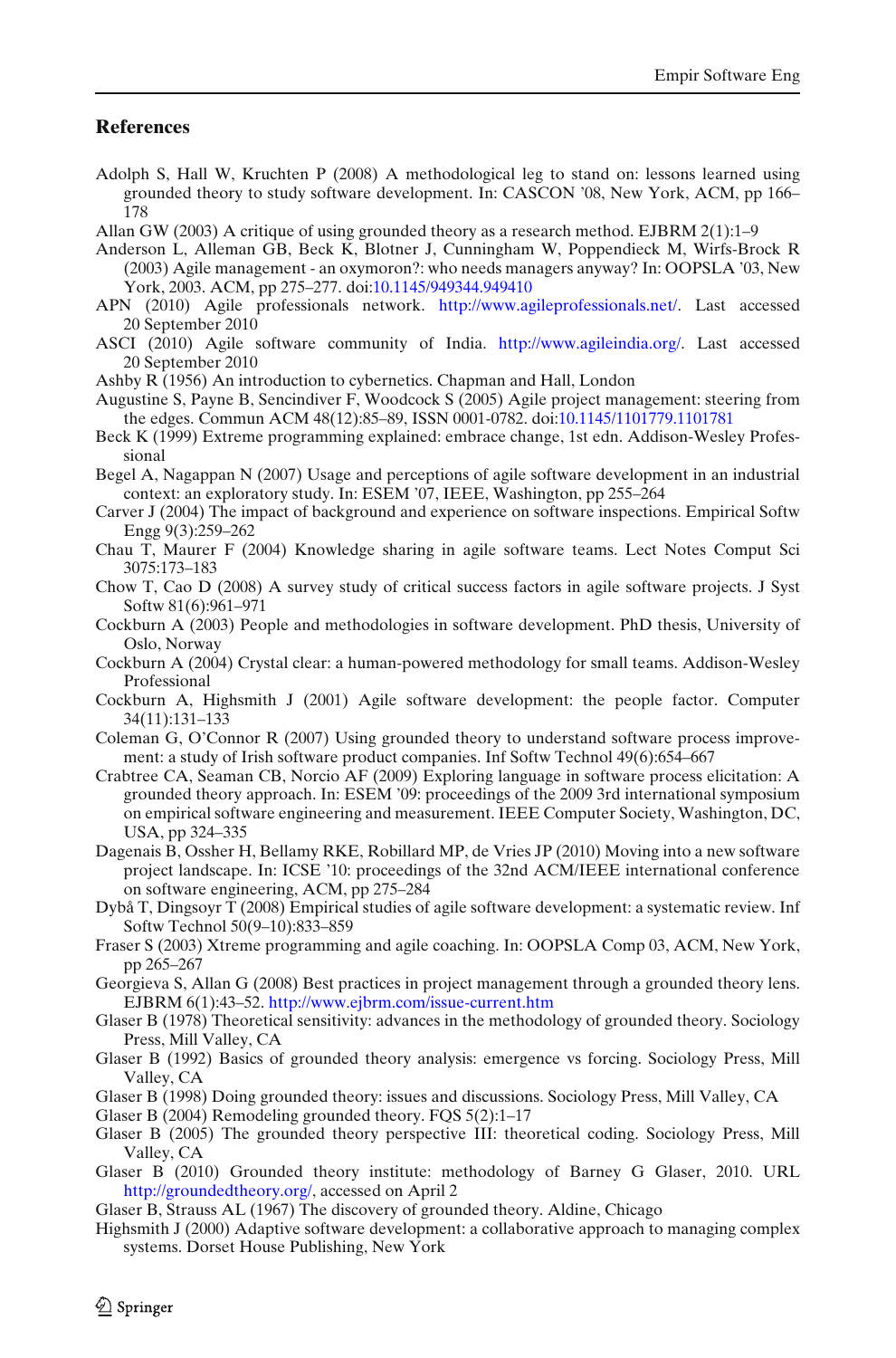- <span id="page-28-0"></span>Highsmith J (2004) Agile project management: creating innovative products. Addison-Weasley, USA
- Highsmith J, Fowler M (2001) The agile manifesto. Software Development Magazine 9(8):29–30
- Hoda R, Noble J, Marshall S (2009) Negotiating contracts for agile projects: a practical perspective. In: XP2009, Springer, Italy, pp 186–191
- Hoda R, Noble J, Marshall S (2010a) Balancing acts: walking the agile tightrope. In: Co-operative and human aspects of software engineering workshop at ICSE2010, ACM, South Africa
- Hoda R, Noble J, Marshall S (2010b) Using grounded theory to study the human aspects of software engineering. In: Human aspects of software engineering (HAoSE '10). ACM, New York, NY, USA, Article 5, 2 p. doi[:10.1145/1938595.1938605](http://doi.acm.org/10.1145/1938595.1938605)
- Hoda R, Noble J, Marshall S (2010c) Organizing self-organizing teams. In: ICSE2010, ACM, South Africa, pp 285–294
- Hoda R, Kruchten P, Noble J, Marshall S (2010d) Agility in context. In: Proceedings of the ACM international conference on object oriented programming systems languages and applications (OOPSLA '10). ACM, New York, NY, USA, pp 74–88. doi[:10.1145/1869459.1869467](http://doi.acm.org/10.1145/1869459.1869467)
- Hoda R, Noble J, Marshall S (2010e) Agile undercover: when customers don't collaborate. In: XP, pp 73–87
- Hut J, Molleman E (1998) Empowerment and team development. Team Perform Manag 4(2):53–66
- Larman C, Basili VR (2003) Iterative and incremental development: a brief history. Computer 36(6):47–56
- LaRossa R (2005) Grounded theory methods and qualitative family research. J Marriage Fam 67:837–857
- Martin A, Biddle R, Noble J (2009) The XP customer role: a grounded theory. In: AGILE2009, IEEE Computer Society, Chicago
- Martin R (2002) Agile Software Development: principles, patterns, and practices. Pearson Education, NJ
- Moe NB, Dingsoyr T (2008) Scrum and team effectiveness: Theory and practice. In: XP, Limerick, Springer, pp 11–20
- Moe NB, Dingsoyr T, Dybå T (2008) Understanding self-organizing teams in agile software development. In: ASWEC '08, IEEE, Washington, pp 76–85
- Molleman E (1998) Variety and the requisite of self-organization. Int J Organ Anal 6(2):109–131

Morgan G (1986) Images of organization. Sage Publications, Beverly Hills

- Nerur S, Balijepally V (2007) Theoretical reflections on agile development methodologies. Commun ACM 50(3):79–83
- Nerur S, et al (2005) Challenges of migrating to agile methodologies. Commun ACM 48(5):72–78
- Nonaka I (1994) A dynamic theory of organizational knowledge creation. Organ Sci 5(1):14–37
- NVivo (2010) Research software tool. URL: [http://www.qsrinternational.com/products\\_nvivo.aspx.](http://www.qsrinternational.com/products_nvivo.aspx) Last accessed 10 April 2010
- Palmer SR, Felsing M (2001) A practical guide to feature-driven development. Pearson Education
- Parry KW (1998) Grounded theory and social process: A new direction for leadership research. Leadersh Q 9(1):85–105
- Pikkarainen M, Haikara J, Salo O, Abrahamsson P, Still J (2008) The impact of agile practices on communication in software development. Empirical Softw Engg 13(3):303–337
- Schwaber K (2009) Scrum guide. Online document URL: [www.itemis.de/binary.ashx/](http://www.itemis.de/binary.ashx/~download/26078/scrum-guide.pdf)∼download/ [26078/scrum-guide.pdf](http://www.itemis.de/binary.ashx/~download/26078/scrum-guide.pdf)
- Schwaber K, Beedle M (2002) Agile software development with SCRUM. Prentice-Hall
- Sharp H, Robinson H (2004) An ethnographic study of XP practice. Empirical Softw Engg 9(4):353– 375
- Sharp H, Robinson H (2008) Collaboration and co-ordination in mature extreme programming teams. Int J Hum-Comput Stud 66(7):506–518
- Stapleton J (1997) Dynamic systems development method. Addison Wesley
- Strauss A, Corbin J (1990) Basics of qualitative research: grounded theory procedures and techniques. Sage Publications, Newbury Park, CA
- Suddaby R (2006) From the editors: what grounded theory is not. Acad Manage J 49(4):633–642
- Takeuchi H, Nonaka I (1986) The new new product development game. Hardvard Business Review 64(1):137–146
- Thomas G, James D (2006) Reinventing grounded theory: some questions about theory, ground and discovery. Br Educ Res J 32(6):767–795
- Whitworth E, Biddle R (2007) The social nature of agile teams. In: Agile2007, IEEE Computer Society, USA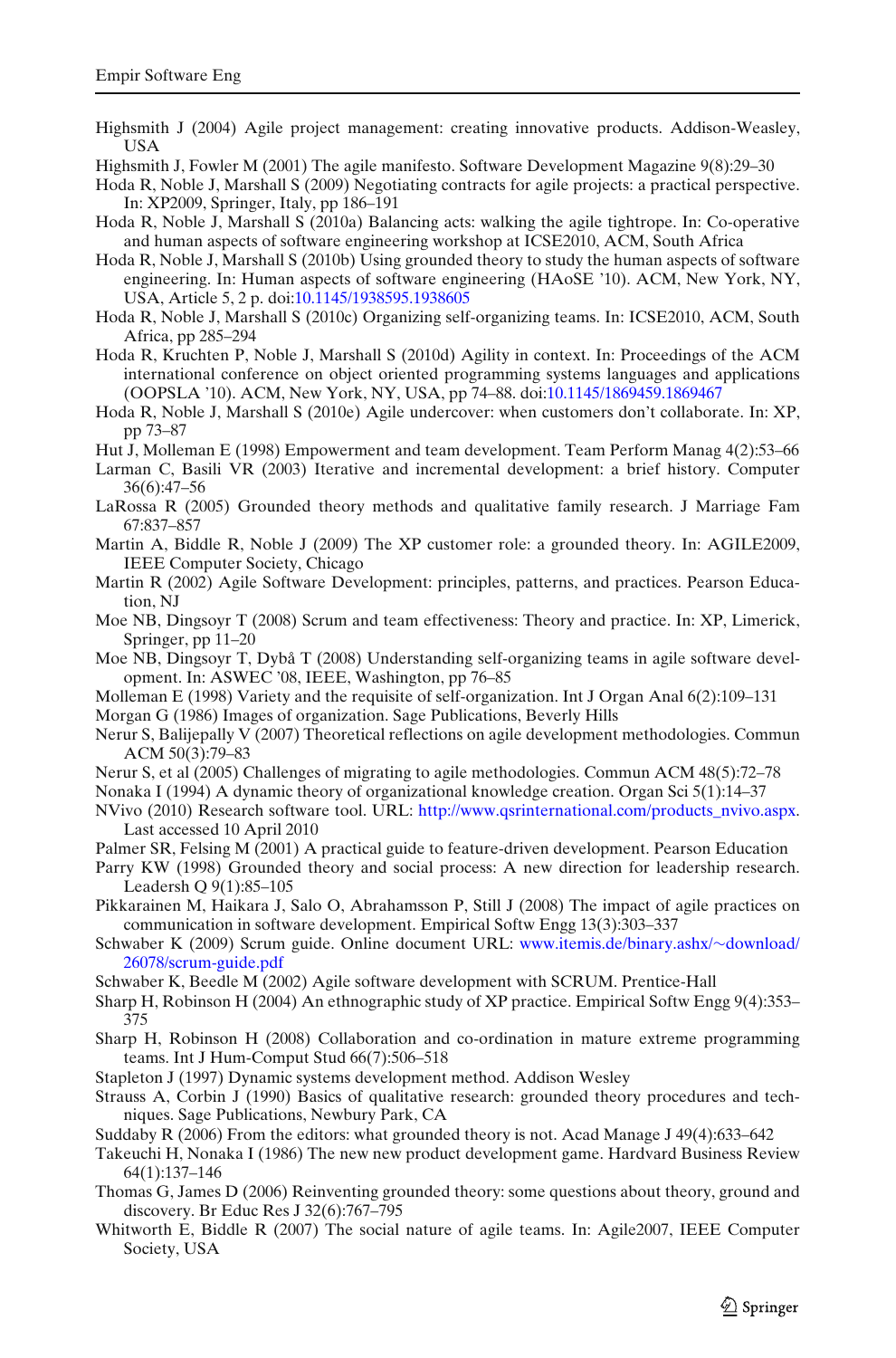

**Rashina Hoda** is a researcher at the School of Engineering and Computer Science at Victoria University of Wellington, New Zealand. The topic of her doctoral research is self-organizing Agile team. Rashina has developed a keen interest in her research methodology, Grounded Theory, over the course of her doctoral research and has published several research papers describing the tenents of GT and results derived from using GT to study Software Engineering. She hold a bachelors with distinction in Computer Science from Louisiana State University, USA and is a certified Scrum Master.



James Noble is Professor of Computer Science and Software Engineering at Victoria University of Wellington, New Zealand. His research centres around software design, ranging from objectorientation, aliasing, design patterns, and Agile methodology, via usability and visualisation, to postmodernism and the semiotics of programming. James has wide experience in supervising thesis students using Grounded Theory as a research methodology.